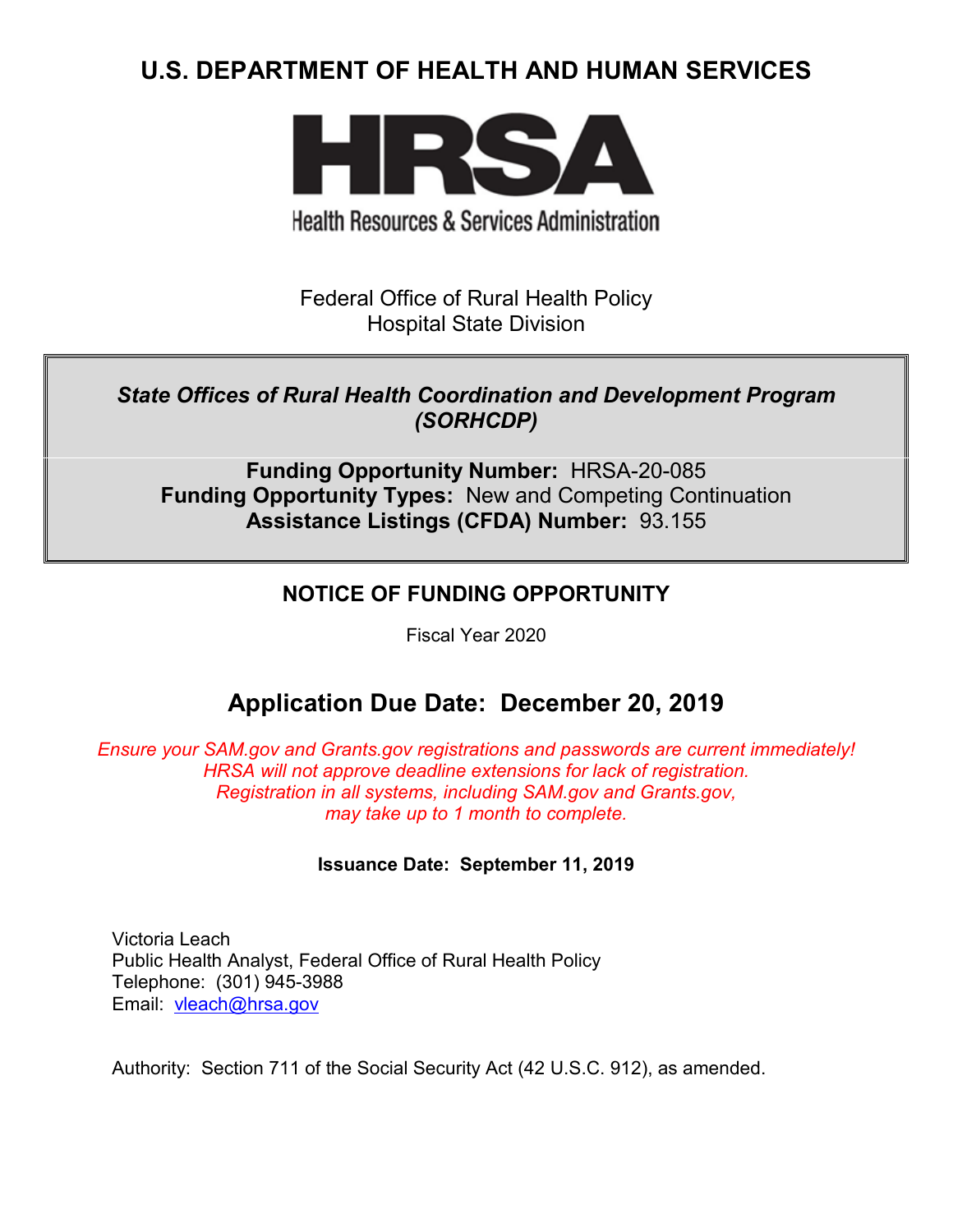# **EXECUTIVE SUMMARY**

The Health Resources and Services Administration (HRSA) is accepting applications for fiscal year (FY) 2020 State Offices of Rural Health Coordination and Development Program (SORHCDP). The purpose of this program is to develop and maintain activities that will build the capacity of the 50 State Offices of Rural Health (SORH) and rural stakeholders nationwide through strengthening leadership, increasing opportunities for collaboration, offering education on policy and emerging health issues, and supporting the core functions of the SORH to better coordinate and improve rural health services.

The FY 2020 President's Budget does not request funding for this program. This notice is a contingency action taken to ensure that, should funds become available for this purpose, HRSA can process applications and award funds in a timely manner. You should note that this program may be cancelled prior to award.

| <b>Funding Opportunity Title:</b>           | <b>State Offices of Rural Health</b>        |
|---------------------------------------------|---------------------------------------------|
|                                             | Coordination and Development Program        |
| <b>Funding Opportunity Number:</b>          | <b>HRSA-20-085</b>                          |
| Due Date for Applications:                  | December 20, 2019                           |
| <b>Anticipated Total Annual Available</b>   | \$750,000                                   |
| FY 2020 Funding:                            |                                             |
| <b>Estimated Number and Type of Awards:</b> | Up to one cooperative agreement             |
| <b>Estimated Award Amount:</b>              | Up to \$750,000 per year subject to the     |
|                                             | availability of appropriated funds          |
| <b>Cost Sharing/Match Required:</b>         | <b>No</b>                                   |
| Period of Performance:                      | August 1, 2020 through July 31, 2025        |
|                                             | (5 years)                                   |
| Eligible Applicants:                        | Eligible applicants include all domestic    |
|                                             | public, private and nonprofit               |
|                                             | organizations.                              |
|                                             |                                             |
|                                             | See Section III.1 of this notice of funding |
|                                             | opportunity (NOFO) for complete             |
|                                             | eligibility information.                    |
|                                             |                                             |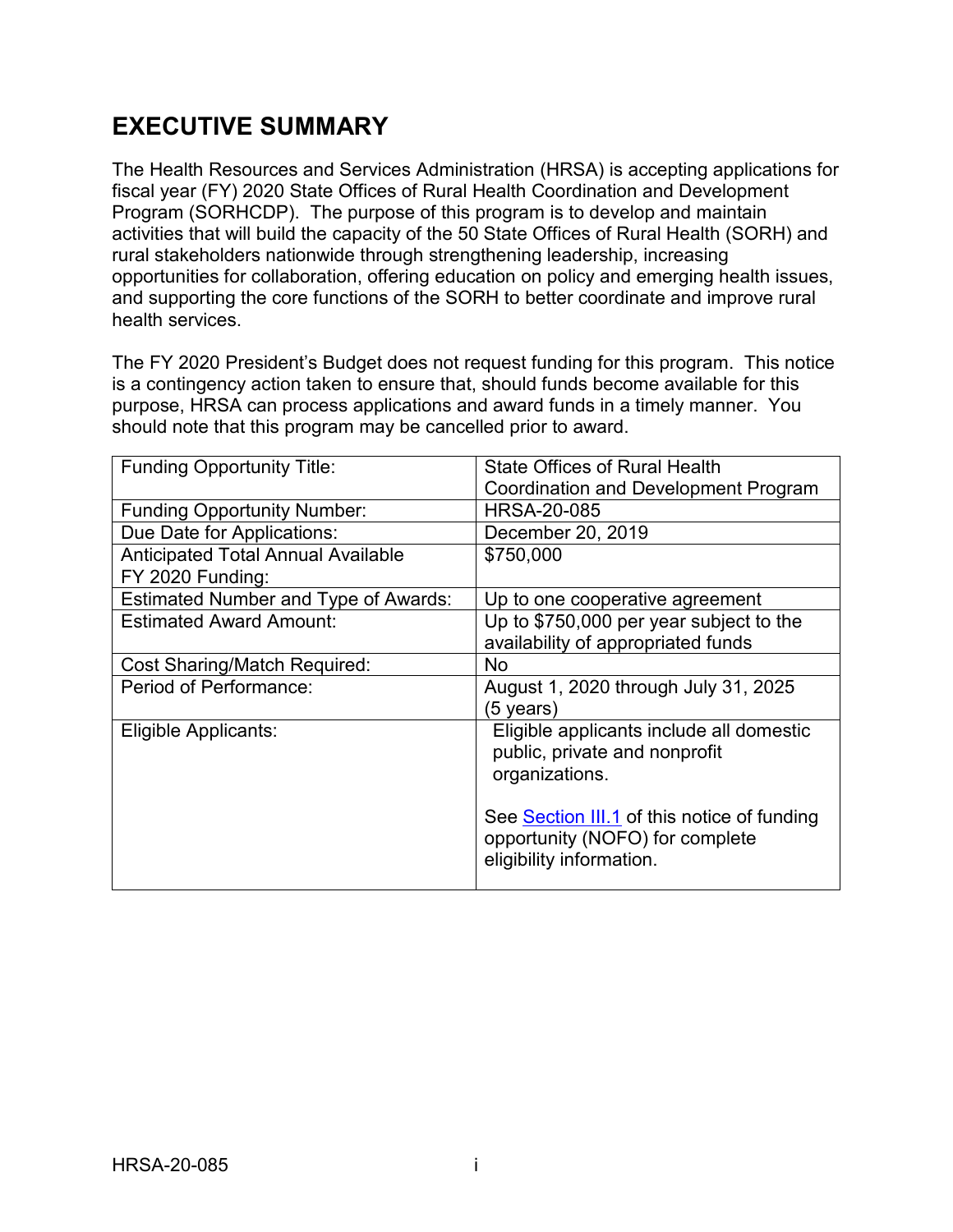## **Application Guide**

You (the applicant organization/agency) are responsible for reading and complying with the instructions included in HRSA's *SF-424 Application Guide,* available online at [http://www.hrsa.gov/grants/apply/applicationguide/sf424guide.pdf,](http://www.hrsa.gov/grants/apply/applicationguide/sf424guide.pdf) except where instructed in this NOFO to do otherwise.

### **Technical Assistance**

HRSA has scheduled the following technical assistance:

*Webinar*

Day and Date: Monday, October 28, 2019 Time: 2– 3 p.m. ET Call-In Number: 877-918-6634 Participant Code: 7240138 Weblink: [https://hrsa.connectsolutions.com/hrsa\\_ta\\_webinar/](https://hrsa.connectsolutions.com/hrsa_ta_webinar/) Playback Number: 1- 800-513-1167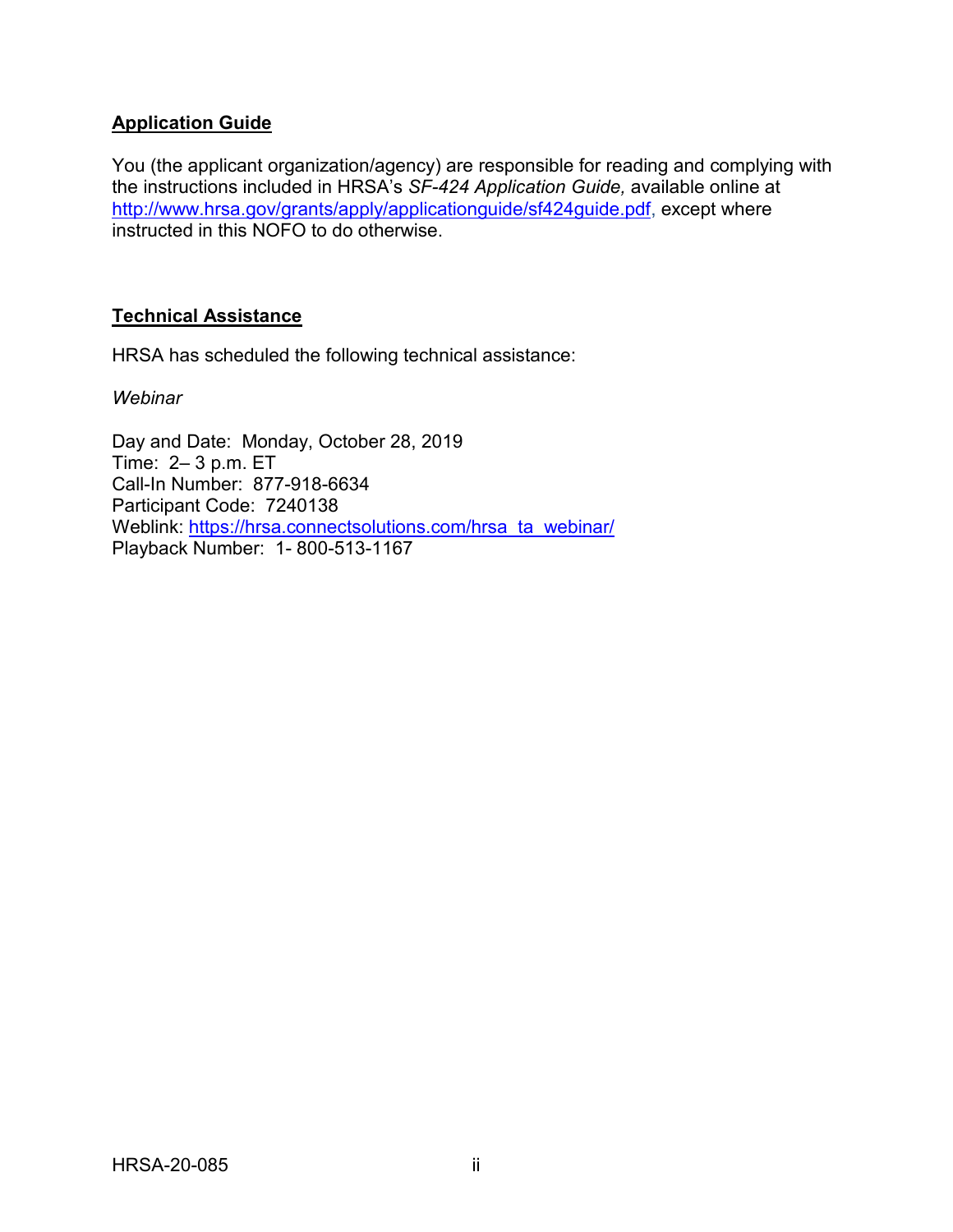# **Table of Contents**

| i.<br>ii.                                                               |    |
|-------------------------------------------------------------------------|----|
| 3. DUN AND BRADSTREET DATA UNIVERSAL NUMBERING SYSTEM (DUNS) NUMBER AND |    |
|                                                                         |    |
|                                                                         |    |
| 3. ASSESSMENT OF RISK ……………………………………………………………………………… 17                 |    |
|                                                                         |    |
|                                                                         | 18 |
|                                                                         |    |
|                                                                         |    |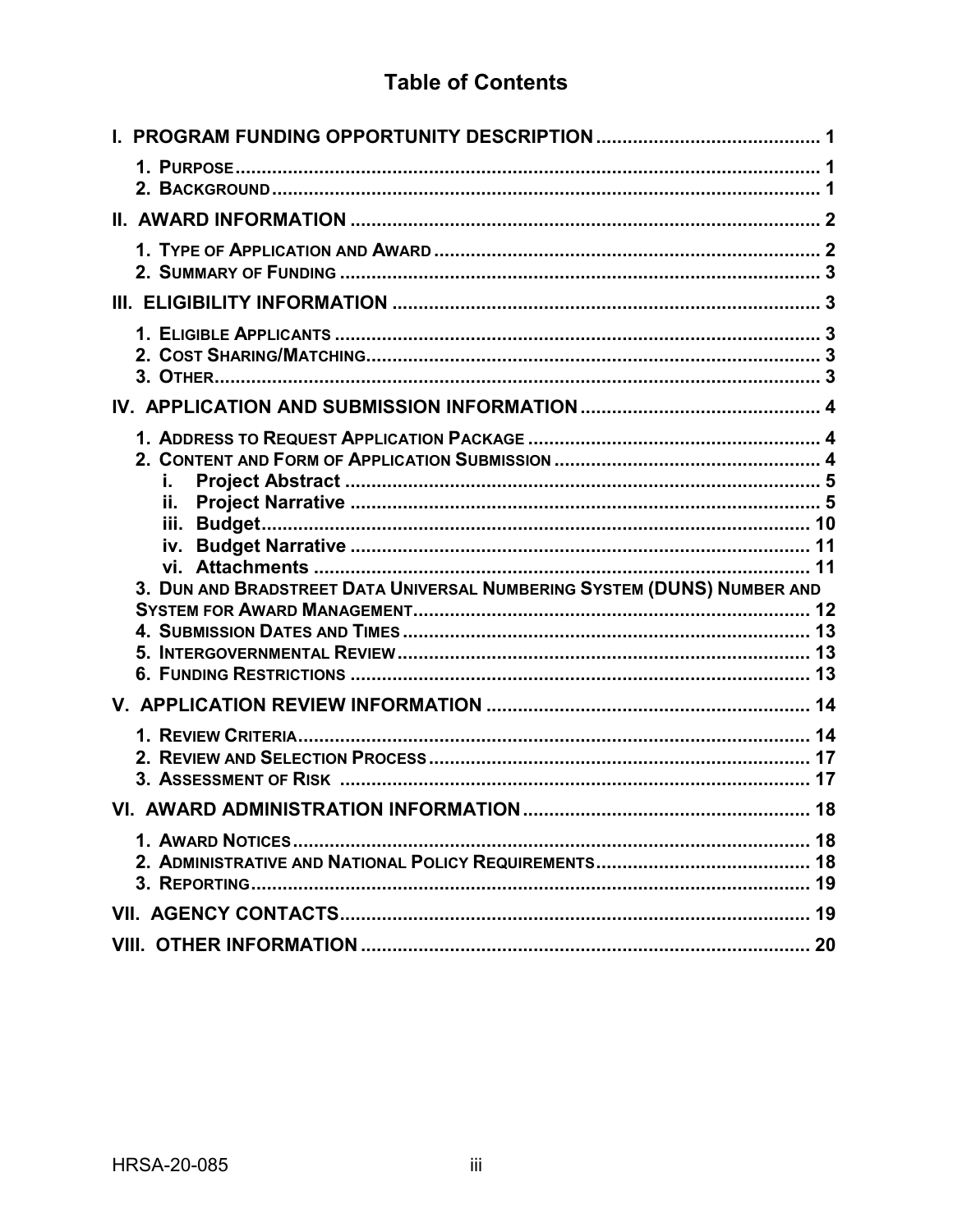# <span id="page-4-0"></span>**I. Program Funding Opportunity Description**

## <span id="page-4-1"></span>**1. Purpose**

This notice announces the opportunity to apply for funding under the State Offices of Rural Health Coordination and Development Program (SORHCDP). The purpose of this program is to develop and maintain activities that will build the capacity of the 50 State Offices of Rural Health (SORH) and rural stakeholders nationwide through strengthening leadership, increasing opportunities for collaboration, offering education on policy and emerging health issues, and supporting the core functions of the SORH.

The goals of the SORHCDP are to support the 50 SORH and rural stakeholders nationwide to better coordinate and improve rural health services by:

- 1. Providing leadership development at national, regional, state, and local levels to increase the impact of SORH;
- 2. Facilitating partnerships and collaboration at the national, regional, state and local levels to improve the exchange of information and best practices that support rural health;
- 3. Assisting in the coordination of rural health care through education on policy and emerging health issues; and
- 4. Providing capacity development for SORH core functions to improve SORH efficiency.

The cooperative agreement will involve an ongoing partnership with the Health Resources and Services Administration (HRSA) in the final development and implementation of the submitted work plan.

## <span id="page-4-2"></span>**2. Background**

This program is authorized by Section 711 of the Social Security Act (42 U.S.C. 912), as amended.

The Federal Office of Rural Health Policy (FORHP), located within HRSA, is the focal point for rural health activities within the Department of Health and Human Services (HHS). FORHP is statutorily required to advise the Secretary of HHS on the effects of current policies and proposed statutory, regulatory, administrative and budgetary changes in Medicare and Medicaid programs, on the financial viability of small rural hospitals, on the ability of rural areas to attract and retain physicians and other health professions, and on access to and the quality of health care in rural areas. To learn more about FORHP, visit [https://www.hrsa.gov/rural-health.](https://www.hrsa.gov/rural-health)

Federally funded since 1991, the purpose of the SORH program is to assist states in strengthening rural health care delivery systems by maintaining a focal point for rural health within each state. The program provides funding for a framework in each state that links small rural communities with state and federal resources to help develop longterm solutions to rural health problems. SORH perform the following functions: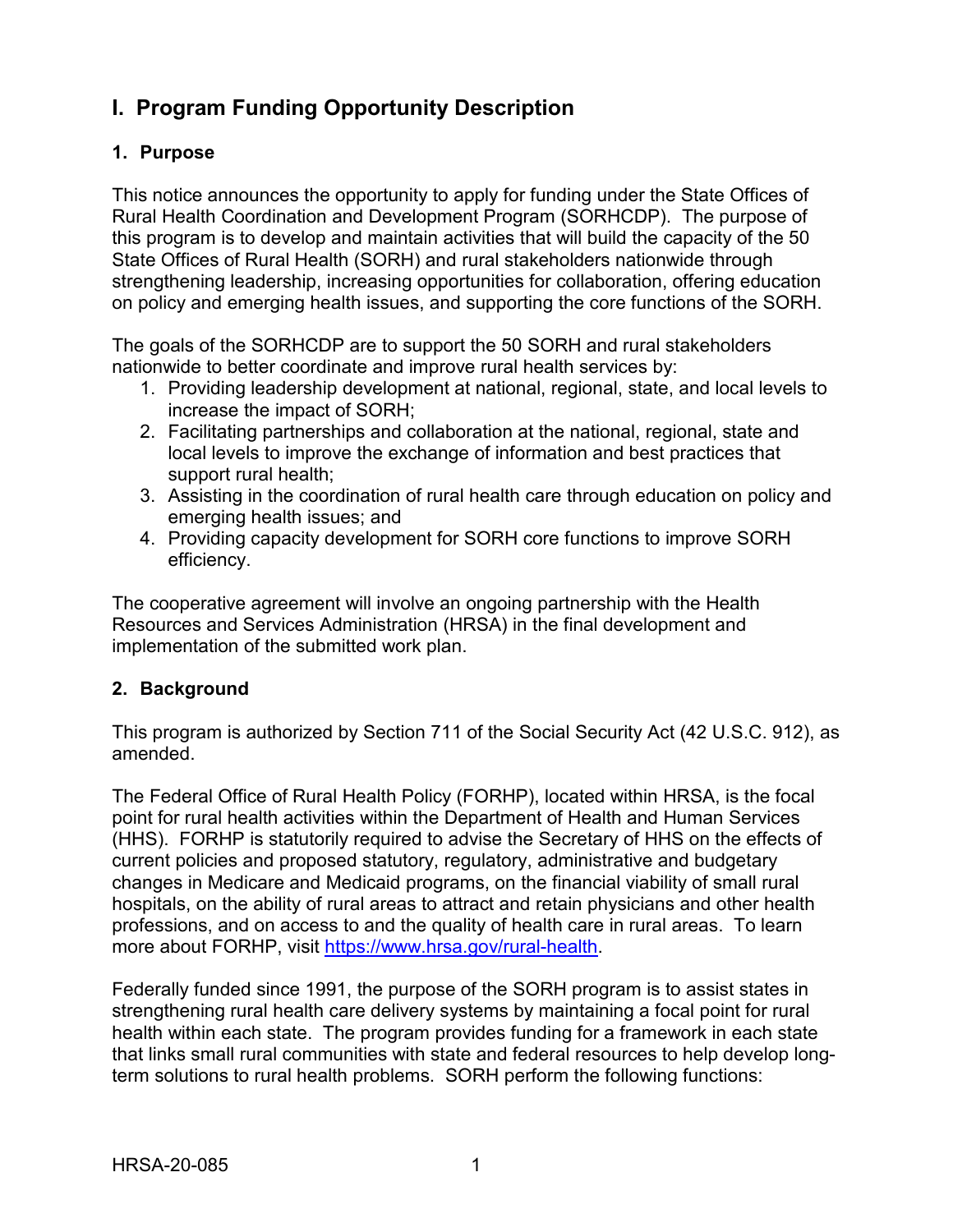- Establish and maintain within the state a clearinghouse for collecting and disseminating information on:
	- o rural health care issues;
	- o research findings relating to rural health care; and
	- $\circ$  innovative approaches to the delivery of health care in rural areas;
- Coordinate the activities carried out in the state that relate to rural health care, including providing coordination for the purpose of avoiding redundancy in such activities; and
- Identify federal and state programs regarding rural health, and provide technical assistance to public and nonprofit private entities regarding participation in such programs.

## <span id="page-5-0"></span>**II. Award Information**

## <span id="page-5-1"></span>**1. Type of Application and Award**

Types of applications sought: New, Competing Continuation

HRSA will provide funding in the form of a cooperative agreement. A cooperative agreement is a financial assistance mechanism where substantial involvement is anticipated between HRSA and the recipient during performance of the contemplated project.

#### **HRSA program involvement will include**:

- Providing guidance in planning, operation, and evaluation activities;
- Providing guidance and assistance in identifying key organizations with whom to partner and collaborate;
- Participating, as appropriate, in the planning of any meetings, educational activities, or workgroups conducted during the period of the cooperative agreement;
- Identifying opportunities and providing guidance on strategies for disseminating information about programs and activities;
- Reviewing and providing input on activities and findings under this award prior to public dissemination; and
- Identifying or suggesting special projects, studies, products or publications around emerging rural health issues.

#### **The cooperative agreement recipient's responsibilities will include:**

- Working collaboratively with HRSA, responding to HRSA requests, comments, and questions on a timely basis;
- Working collaboratively with all 50 SORH and rural stakeholders nationwide;
- Supporting SORH in collecting and disseminating information, coordinating activities, building collaborative partnerships, convening stakeholders, and providing leadership development to improve rural health;
- Engaging SORH and rural stakeholders in the planning, execution and evaluation of activities, including the identification of education needs and development of high quality and relevant products, in coordination with HRSA;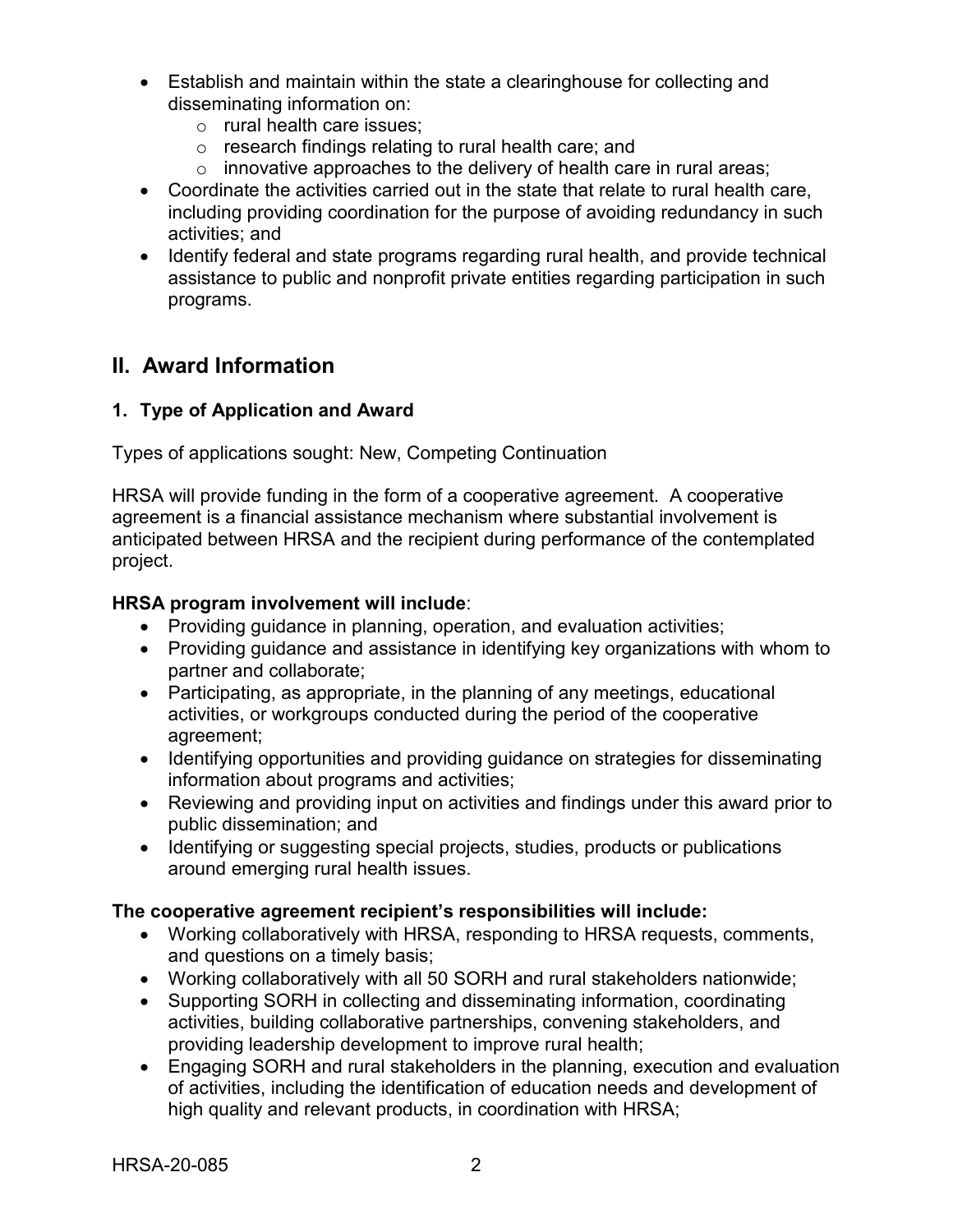- Providing capacity building, education, and leadership development activities to all 50 SORHs and rural stakeholders;
- Maintaining projects that will help support engagement with SORH and rural stakeholders in a broad range of activities; and
- Convening SORH and key rural health stakeholders across the local, regional, state, and national levels.

## <span id="page-6-1"></span>**2. Summary of Funding**

HRSA estimates approximately \$750,000 to be available annually to fund one recipient. The actual amount available will not be determined until enactment of the final FY 2020 federal appropriation. You may apply for a ceiling amount of up to \$750,000 total cost (includes both direct and indirect, facilities and administrative costs) per year. The FY 2020 President's Budget does not request funding for this program. This program notice is subject to the appropriation of funds, and is a contingency action taken to ensure that, should funds become available for this purpose, HRSA can process applications and award funds in a timely manner. The period of performance is August 1, 2020 through July 31, 2025 (5 years). Funding beyond the first year is subject to the availability of appropriated funds for SORHCDP in subsequent fiscal years, satisfactory recipient performance, and a decision that continued funding is in the best interest of the Federal Government.

All HRSA awards are subject to the Uniform Administrative Requirements, Cost Principles, and Audit Requirements at [45 CFR part 75.](http://www.ecfr.gov/cgi-bin/retrieveECFR?gp=1&SID=4d52364ec83fab994c665943dadf9cf7&ty=HTML&h=L&r=PART&n=pt45.1.75)

## <span id="page-6-2"></span>**III. Eligibility Information**

## <span id="page-6-0"></span>**1. Eligible Applicants**

Eligible applicants include domestic public, private and nonprofit organizations including domestic faith-based and community organizations, state governments and their agencies such as universities, colleges, research institutions, hospitals, local governments or their bona fide agents. Federally recognized tribal governments, tribes, and tribal organizations are also eligible.

## <span id="page-6-3"></span>**2. Cost Sharing/Matching**

Cost sharing/matching is not required for this program.

## <span id="page-6-4"></span>**3. Other**

HRSA will consider any application that exceeds the ceiling amount non-responsive and will not consider it for funding under this notice.

HRSA will consider any application that fails to satisfy the deadline requirements referenced in [Section IV.4](#page-16-0) non-responsive and will not consider it for funding under this notice.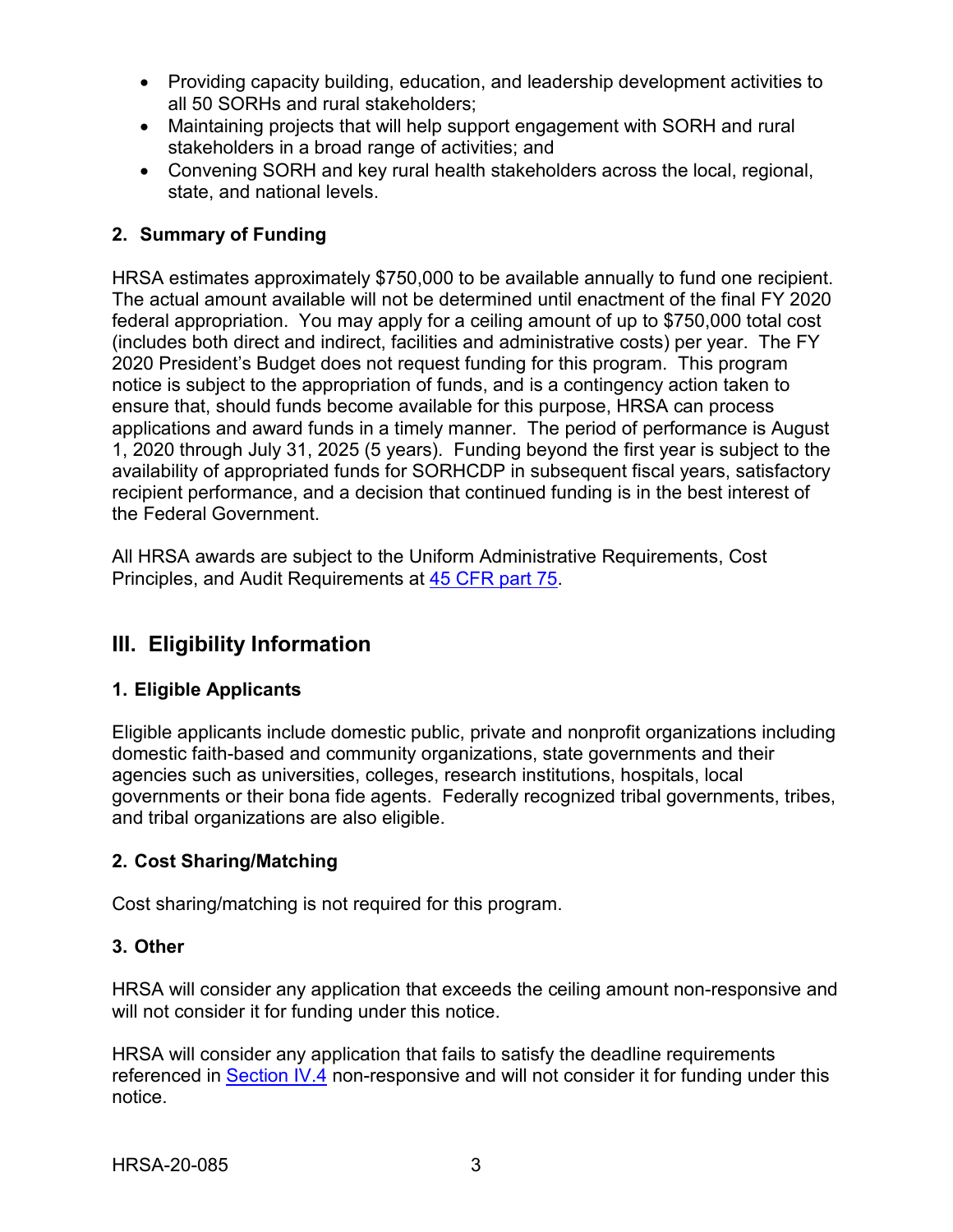NOTE: Multiple applications from an organization are not allowable.

If for any reason (including submitting to the wrong funding opportunity number or making corrections/updates) an application is submitted more than once prior to the application due date, HRSA will only accept your **last** validated electronic submission, under the correct funding opportunity number, prior to the Grants.gov application due date as the final and only acceptable application.

## <span id="page-7-0"></span>**IV. Application and Submission Information**

## <span id="page-7-1"></span>**1. Address to Request Application Package**

HRSA *requires* you to apply electronically. HRSA encourages you to apply through [Grants.gov](https://www.grants.gov/) using the SF-424 workspace application package associated with this notice of funding opportunity (NOFO) following the directions provided at [http://www.grants.gov/applicants/apply-for-grants.html.](http://www.grants.gov/applicants/apply-for-grants.html)

The NOFO is also known as "Instructions" on Grants.gov. You must provide your email address when reviewing or preparing the workspace application package in order to receive notifications including modifications and/or republications of the NOFO on Grants.gov before its closing date. Responding to an earlier version of a modified notice may result in a less competitive or ineligible application. *Please note you are ultimately responsible for reviewing the [For Applicants](https://www.grants.gov/web/grants/applicants.html) page for all information relevant to desired opportunities.*

## <span id="page-7-2"></span>**2. Content and Form of Application Submission**

Section 4 of HRSA's *SF-424 [Application Guide](http://www.hrsa.gov/grants/apply/applicationguide/sf424guide.pdf)* provides instructions for the budget, budget narrative, staffing plan and personnel requirements, assurances, certifications, and abstract. You must submit the information outlined in the Application Guide in addition to the program-specific information below. You are responsible for reading and complying with the instructions included in HRSA's *SF-424 [Application Guide](http://www.hrsa.gov/grants/apply/applicationguide/sf424guide.pdf)* except where instructed in the NOFO to do otherwise. You must submit the application in the English language and in the terms of U.S. dollars (45 CFR § 75.111(a)).

See Section 8.5 of the *Application Guide* for the Application Completeness Checklist.

## **Application Page Limit**

The total size of all uploaded files may not exceed the equivalent of **60 pages** when printed by HRSA. The page limit includes the abstract, project and budget narratives, attachments, and letters of commitment and support required in the *Application Guide* and this NOFO. Standard OMB-approved forms that are included in the workspace application package do not count in the page limit. Indirect Cost Rate Agreement and proof of non-profit status (if applicable) do not count in the page limit. **We strongly urge you to take appropriate measures to ensure your application does not exceed the specified page limit.**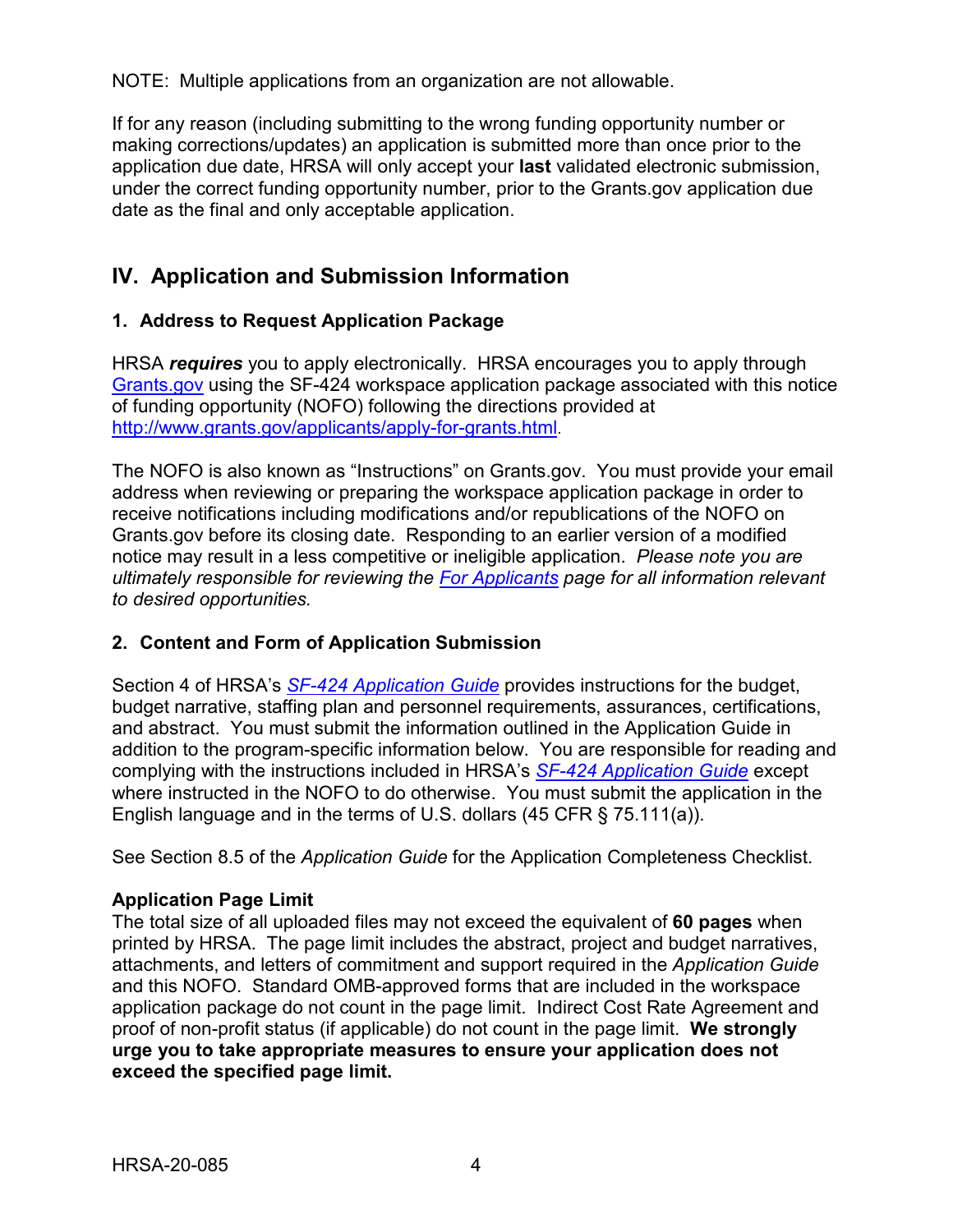**Applications must be complete, within the specified page limit, and validated by Grants.gov under the correct funding opportunity number prior to the deadline to be considered under this notice.**

**Debarment, Suspension, Ineligibility, and Voluntary Exclusion Certification**

- 1) You, on behalf of the applicant organization certify, by submission of your proposal, that neither you nor your principals are presently debarred, suspended, proposed for debarment, declared ineligible, or voluntarily excluded from participation in this transaction by any federal department or agency.
- 2) Failure to make required disclosures can result in any of the remedies described in 45 CFR § 75.371, including suspension or debarment. (See also 2 CFR parts 180 and 376, and 31 U.S.C. 3321).
- 3) Where you are unable to attest to the statements in this certification, an explanation shall be included in Attachment 9: Other Relevant Documents.

See Section 4.1 viii of HRSA's *SF-424 [Application Guide](http://www.hrsa.gov/grants/apply/applicationguide/sf424guide.pdf)* for additional information on all certifications.

## **Program-Specific Instructions**

In addition to application requirements and instructions in Section 4 of HRSA's *[SF-424](http://www.hrsa.gov/grants/apply/applicationguide/sf424guide.pdf) [Application Guide](http://www.hrsa.gov/grants/apply/applicationguide/sf424guide.pdf)* (including the budget, budget narrative, staffing plan and personnel requirements, assurances, certifications, and abstract), include the following:

## <span id="page-8-0"></span>*i. Project Abstract*

See Section 4.1.ix of HRSA's *SF-424 [Application Guide.](http://www.hrsa.gov/grants/apply/applicationguide/sf424guide.pdf)*

Please include the following information at the top of the abstract:

- Project title
- Applicant organization name
- Applicant organization location (street, city, state, zip code)
- Applicant organization website, if applicable
- Project Director name and title
- Project Director contact information (phone and e-mail)

## <span id="page-8-1"></span>*ii. Project Narrative*

This section provides a comprehensive framework and description of all aspects of the proposed project. It should be succinct, self-explanatory, consistent with forms and attachments, and well organized so that reviewers can understand the proposed project.

Successful applications will contain the information below. Please use the following section headers for the narrative:

 *INTRODUCTION -- Corresponds to Section V's Review Criterion (1) Need*  Briefly describe the purpose of the proposed project and your knowledge of and experience working with all 50 SORH and rural stakeholders nationwide.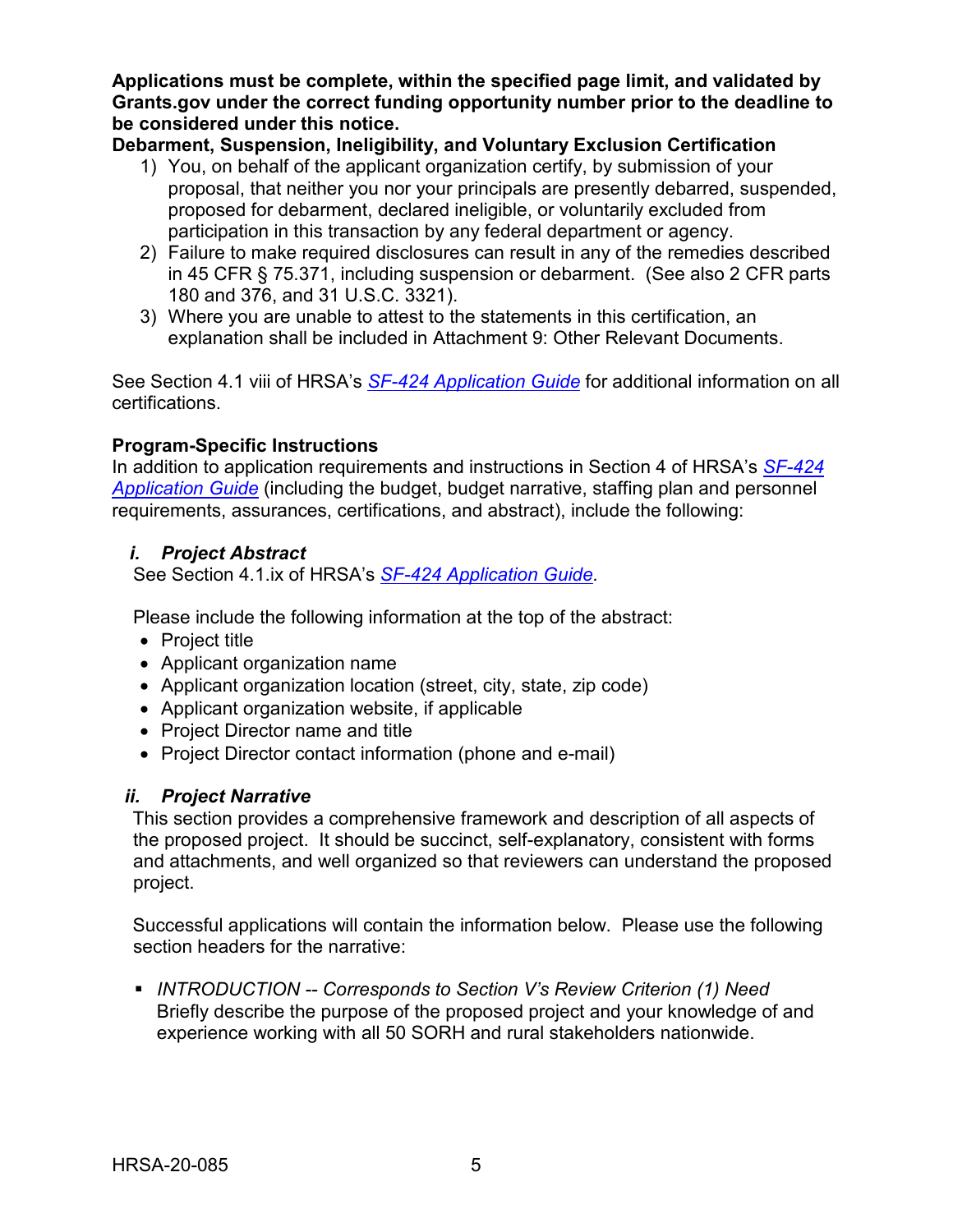- *NEEDS ASSESSMENT -- Corresponds to Section V's Review Criterion (1) Need* Provide an overview of the unmet needs specific to all 50 SORH and their work better coordinate and improve rural health services. Use and cite data whenever possible to support the information provided. Discuss any relevant barriers that all 50 SORH and rural stakeholders nationwide face, specifically how the project hopes to overcome or address these barriers. This section will help reviewers understand the national context of SORH that you will serve with the proposed project.
- *METHODOLOGY -- Corresponds to Section V's Review Criteria (2) Response and (4) Impact*

Propose methods that you will use to address the stated needs and meet each of the previously described program requirements and cooperative agreement recipient's responsibilities in this NOFO. Describe the methods that will support all 50 SORH and rural stakeholders by:

- Providing leadership development at national, regional, state, and local levels to increase the impact of SORH. Activities may include, but are not limited to:
	- o Collecting and disseminating innovations to enhance the impact of SORH as a partner to improve rural health; and
	- o Providing continuing education programing (e.g., mentoring or peer-topeer exchanges) to support SORH in leadership development.
- Facilitating partnerships and collaboration at the national, regional, state and local levels to improve the exchange of information and best practices that support rural health. Activities may include providing opportunities for all 50 SORH and rural stakeholders to engage in educational activities and networking at the local, regional, state, and national levels.

Potential partners may include:

- State Rural Health Associations (SRHAs);
- Critical Access Hospitals (CAHs) and small rural hospitals;
- **Rural Health Clinics (RHCs);**
- Community Health Centers (CHCs);
- **Primary Care Offices (PCOs);**
- **Area Health Education Centers (AHECs);**
- Rural focused philanthropies;
- Federal rural health partners (i.e., U.S. Department of Agriculture, Department of Veterans Affairs, Centers for Disease Control and Prevention, etc.);
- Rural communities; and
- Other existing and emerging partnerships to be determined in collaboration with HRSA.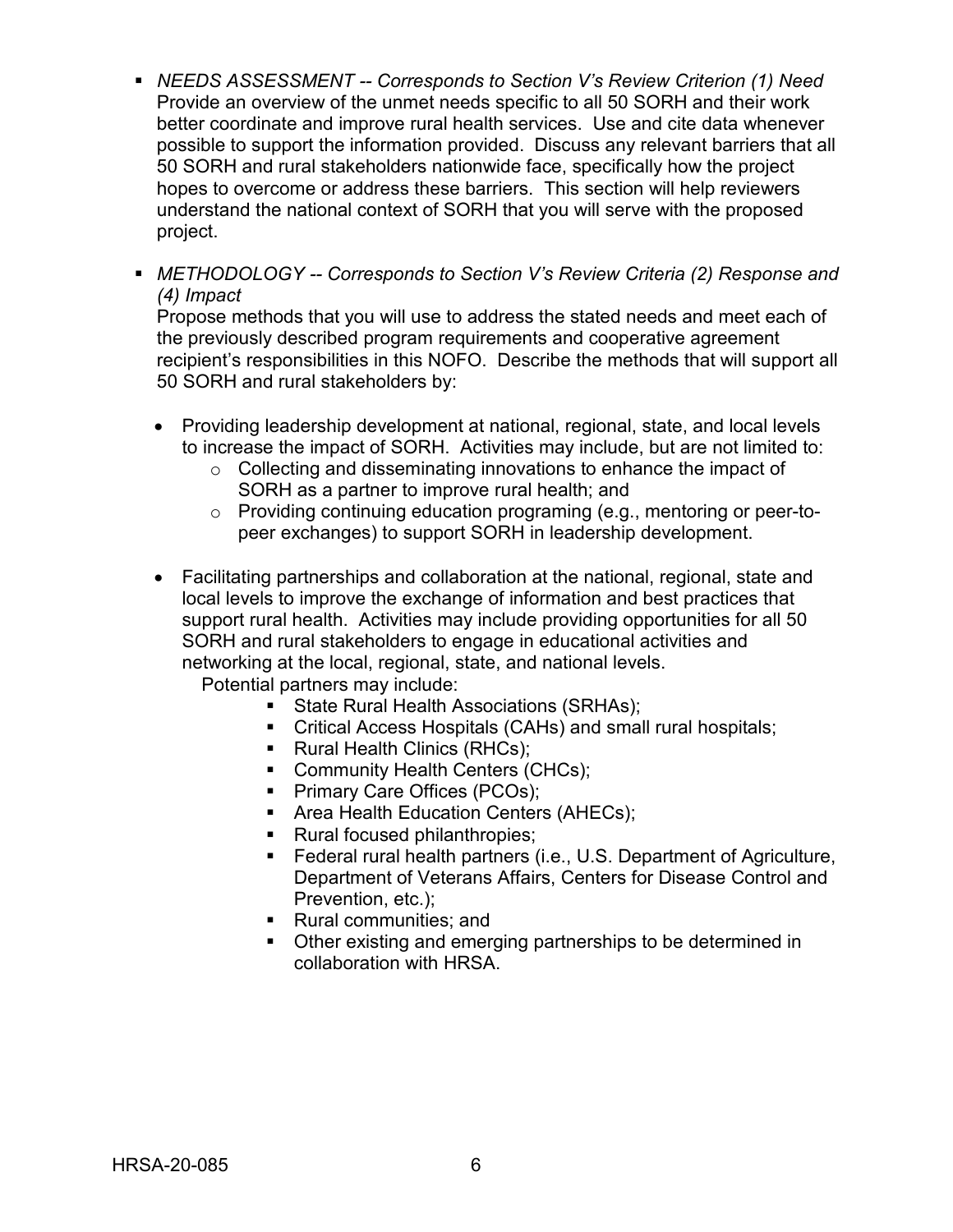- Assisting in the coordination of rural health care through education on policy and emerging health issues. Topics may include current HRSA priorities:
	- o Combatting the opioid crisis/Mental Health;
	- o Value-based care delivery and quality improvement initiatives;
	- o Transforming the workforce;
	- o Telehealth;
	- o Childhood Obesity; or
	- o Maternal Mortality.
- Enhancing the organizational capacity of SORH through the identification and development of resources targeted at the SORH core activities. Activities may include:
	- o Engaging of SORH and rural stakeholders nationwide in the planning, operation, and evaluation of activities;
	- o Providing education, resources, and support around SORH core functions; and
	- $\circ$  Implementing strategies to determine the educational needs of all 50 SORH.

Include a plan to disseminate reports, products, and/or project outputs so key target audiences receive the project information.

Include a description of any innovative methods that you will use to address the stated needs.

You must also discuss how your education materials created through this cooperative agreement will help SORH and rural communities build sustainability in coordination and improvement of rural health services.

 *WORK PLAN -- Corresponds to Section V's Review Criterion (2) Response* The work plan should be included as **Attachment 1** and in table format. Describe the activities or steps that you will use to achieve each of the objectives proposed during the entire period of performance in the Methodology section. Use a time line that includes each activity and identifies responsible staff. As appropriate, identify meaningful support and collaboration with key stakeholders in planning, designing, and implementing all activities, including developing the application.

The work plan should cover a five (5) year period of performance explaining activities to begin August 1, 2020 and going no longer than July 31, 2025. You should include a year-by-year breakout of the work plan. The work plan should provide goals, objectives, activities, responsible staff, timelines (when possible), and metrics (process and outcome measures).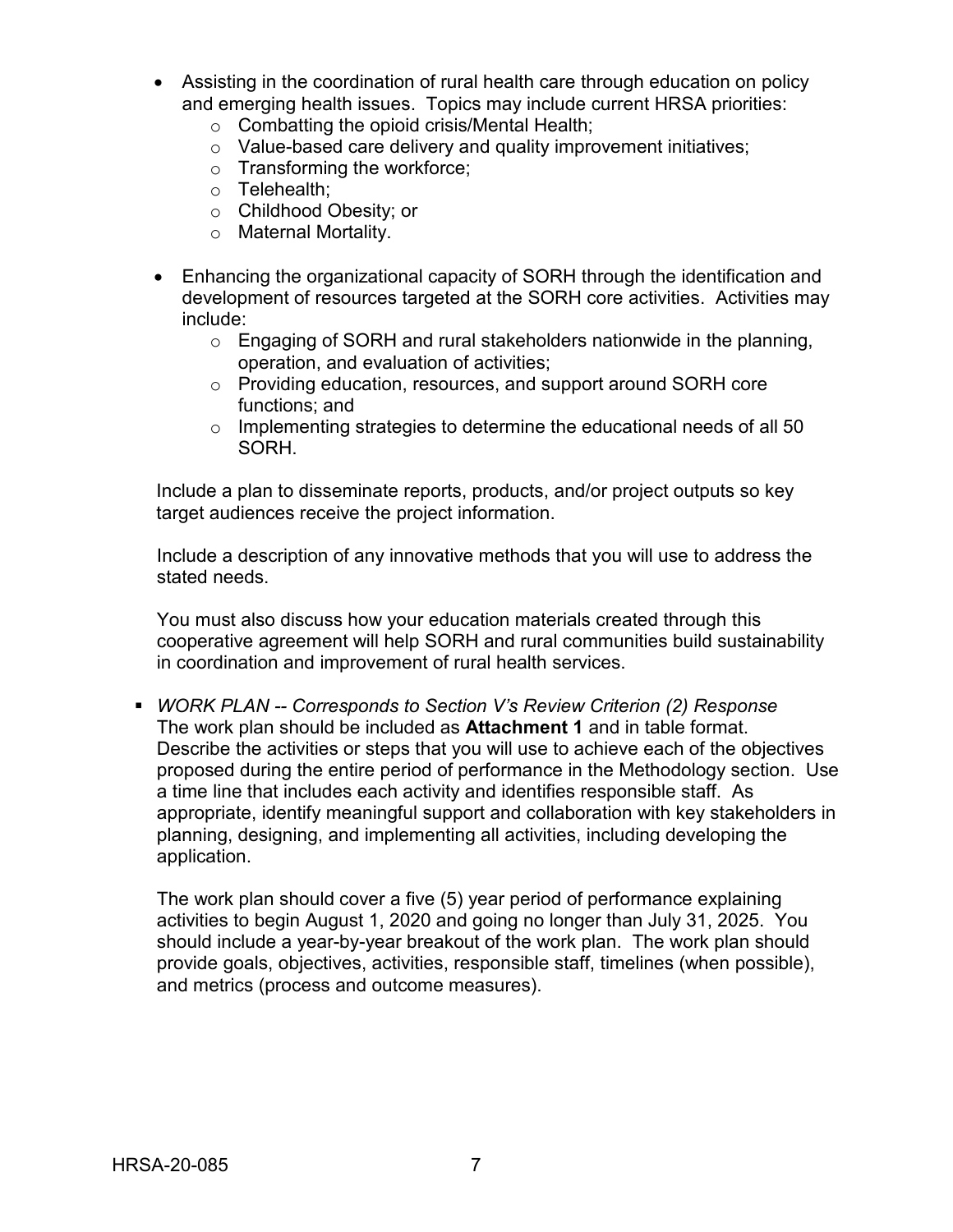- *RESOLUTION OF CHALLENGES -- Corresponds to Section V's Review Criterion (5) Resources/Capabilities*  Discuss challenges that you are likely to encounter in designing and implementing the activities described in the work plan, and approaches that you will use to resolve such challenges. Identify existing infrastructure that is in place that will assist the recipient organization in overcoming any potential barriers.
- *EVALUATION AND TECHNICAL SUPPORT CAPACITY -- Corresponds to Section V's Review Criterion (3) Evaluative Measures*  You must describe the plan for the program performance evaluation that will contribute to continuous quality improvement. The program performance evaluation should monitor ongoing processes and the progress towards the goals and objectives of the project.

You must describe the systems and processes that will support your organization's performance management requirements through effective tracking of performance outcomes, including a description of how the organization will collect and manage data (e.g., assigned skilled staff, data management software) in a way that allows for accurate and timely reporting of performance outcomes. Quantitative and qualitative data should be used to capture program performance and impact. The final list of measures will be determined collaboratively with HRSA. Examples of potential measures under each program goal include (but are not limited to):

- Providing leadership development at national, regional, state, and local levels to increase the impact of SORH:
	- o Number of SORH participating in leadership development activities; and
	- o Impact of SORH participating in activities.
- Facilitating partnerships and collaboration at the national, regional, state and local levels to improve the exchange of information and best practices that support rural health:
	- o Number/types of convenings/forums of SORH and rural stakeholders to share promising practices and outcomes;
	- o Number of new collaborations/partnerships as a result of convenings;
	- o Number of promising SORH best practices identified; and
	- o Number of promising practices implemented as a result of dissemination.
- Assisting in the coordination of rural health care through education on policy and emerging health issues:
	- o Number of educational materials accessed;
	- o Number of SORH and rural stakeholders indicating satisfaction with educational materials;
	- o Number of SORH and rural stakeholders indicating an increase of knowledge because of the educational materials;
	- o Number of SORH and rural stakeholders indicating an action taken as a result of the educational material; and
	- o Impact of educational materials to increase capacity of SORH and rural stakeholders.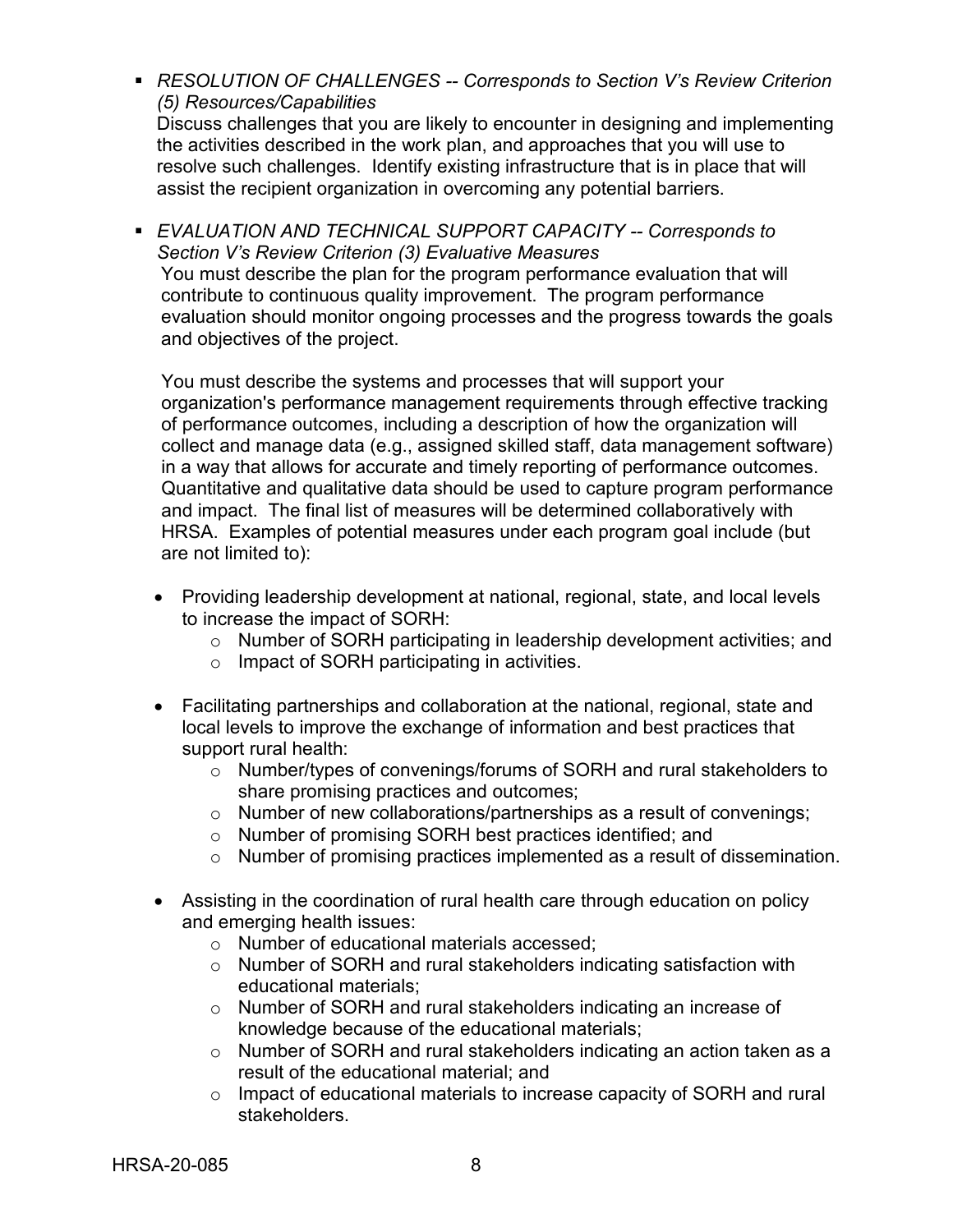- Providing capacity development for SORH core functions to improve SORH efficiency:
	- o Number of SORH and rural stakeholders evaluated for educational needs;
	- o Number of SORH identifying this need; and
	- o Impact of activity to increase the capacity of SORH.
- *ORGANIZATIONAL INFORMATION -- Corresponds to Section V's Review Criterion (5) Resources and Capabilities*

Succinctly describe your organization's current mission and structure, scope of current activities, and existing partnerships. Describe how these elements all contribute to the organization's ability to conduct the program requirements and meet program expectations. Include an organizational chart (**Attachment 5**). Discuss how the organization will follow the approved plan, properly account for the federal funds, and document all costs to avoid audit findings.

Describe your existing relationships and experience working with key partners and stakeholders listed below. Provide specific examples to support organizational relationships with these entities:

- State Rural Health Associations (SRHAs);
- Critical Access Hospitals (CAHs) and small rural hospitals;
- Rural Health Clinics (RHCs);
- Community Health Centers (CHCs);
- Primary Care Offices (PCOs);
- Area Health Education Centers (AHECs);
- Rural focused philanthropies;
- Federal rural health partners (i.e., U.S. Department of Agriculture, Department of Veterans Affairs, Centers for Disease Control and Prevention, etc.); and
- Rural communities.

This may include letters of support/agreement from proposed partners (**Attachment 4**).

Describe organizational expertise and history regarding the activities listed below. Describe the qualifications and experience of the project personnel to carry out carry out all aspects of the project on a national level. Provide specific examples, data, and outcomes to support organizational experience and success, including:

- Providing leadership development at national, regional, state, and local levels to increase the impact of SORH nationwide;
- Facilitating partnerships and collaboration at the national, regional, state and local levels to improve the exchange of information and best practices that support rural health;
- Assisting in the coordination of rural health care through education on policy and emerging health issues; and
- Providing capacity development for SORH core functions to improve SORH efficiency for SORH nationwide.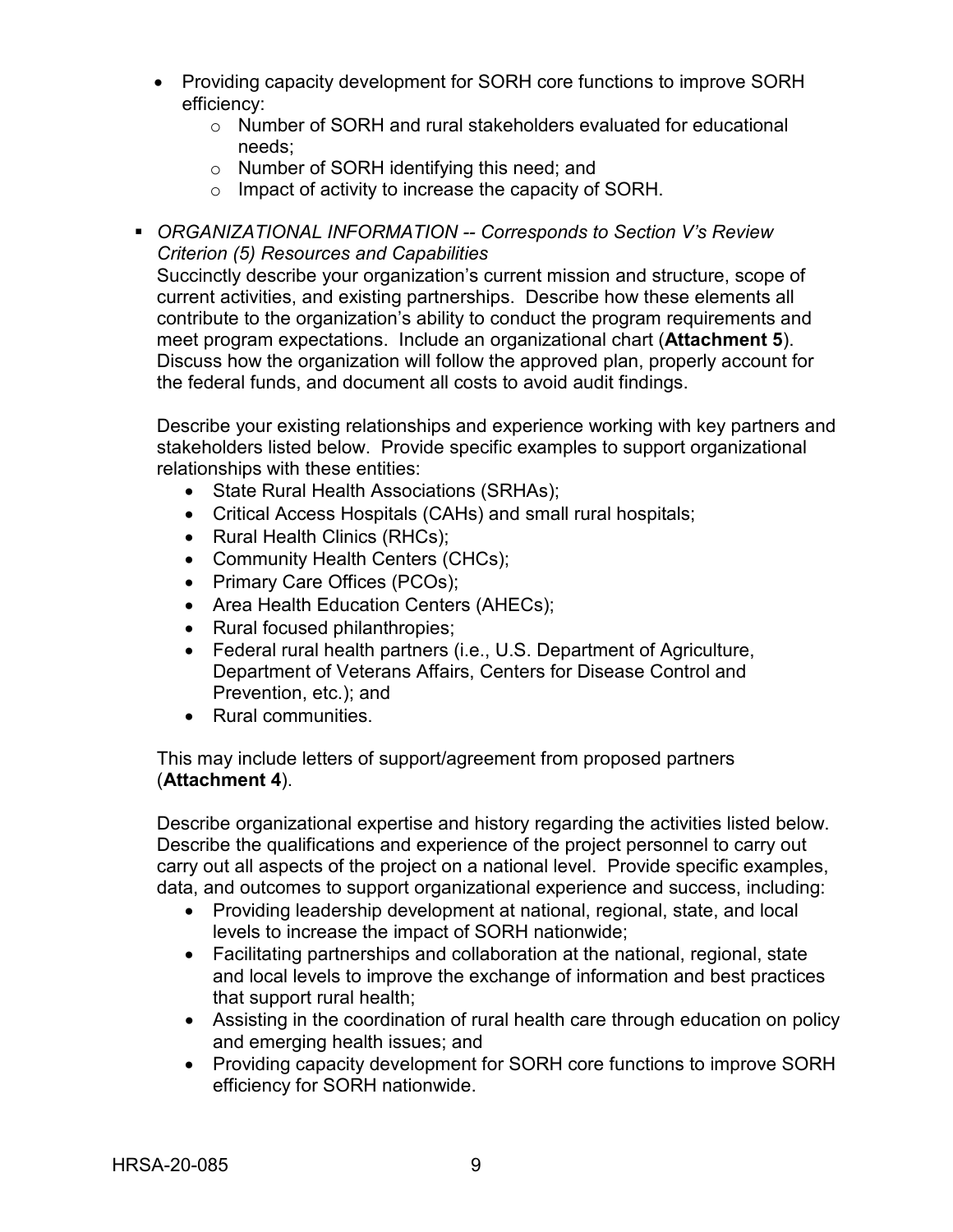## **NARRATIVE GUIDANCE**

To ensure that you fully address the review criteria, this table provides a crosswalk between the narrative language and where each section falls within the review criteria. Any attachments referenced in a narrative section may be considered during the objective review.

| <b>Narrative Section</b>                            | <b>*Review Criteria</b>                                                                                                                                                  |
|-----------------------------------------------------|--------------------------------------------------------------------------------------------------------------------------------------------------------------------------|
| <b>Introduction</b>                                 | (1) Need                                                                                                                                                                 |
| Needs Assessment                                    | (1) Need                                                                                                                                                                 |
| Methodology                                         | (2) Response and (4) Impact                                                                                                                                              |
| <b>Work Plan</b>                                    | (2) Response                                                                                                                                                             |
| <b>Resolution of Challenges</b>                     | (5) Resources/Capabilities                                                                                                                                               |
| <b>Evaluation and Technical Support</b><br>Capacity | (3) Evaluative Measures                                                                                                                                                  |
| Organizational Information                          | (5) Resources/Capabilities                                                                                                                                               |
| <b>Budget and Budget Narrative</b>                  | (6) Support Requested – the budget section<br>should include sufficient justification to allow<br>reviewers to determine the reasonableness<br>of the support requested. |

## <span id="page-13-0"></span>*iii. Budget*

See Section 4.1.iv of HRSA's *SF-424 [Application Guide.](http://www.hrsa.gov/grants/apply/applicationguide/sf424guide.pdf)* Please note: the directions offered in the SF-424 Application Guide may differ from those offered by Grants.gov. Follow the instructions included in the Application Guide and the additional budget instructions provided below. A budget that follows the Application Guide will ensure that, if HRSA selects the application for funding, you will have a well-organized plan and by carefully following the approved plan can avoid audit issues during the implementation phase.

**Reminder:** The Total Project or Program Costs are the total allowable costs (inclusive of direct **and** indirect costs) incurred by the recipient to carry out a HRSAsupported project or activity. Total project or program costs include costs charged to the award and costs borne by the recipient to satisfy a matching or cost-sharing requirement, as applicable.

<span id="page-13-1"></span>The Department of Defense and Labor, Health and Human Services, and Education Appropriations Act, 2019 and Continuing Appropriations Act, 2019 (P.L. 115-245), Division B, § 202 states, "None of the funds appropriated in this title shall be used to pay the salary of an individual, through a grant or other extramural mechanism, at a rate in excess of Executive Level II." See Section 4.1.iv Budget – Salary Limitation of HRSA's *SF-424 [Application Guide](http://www.hrsa.gov/grants/apply/applicationguide/sf424guide.pdf)* for additional information. Note that these or other salary limitations may apply in the following FY, as required by law.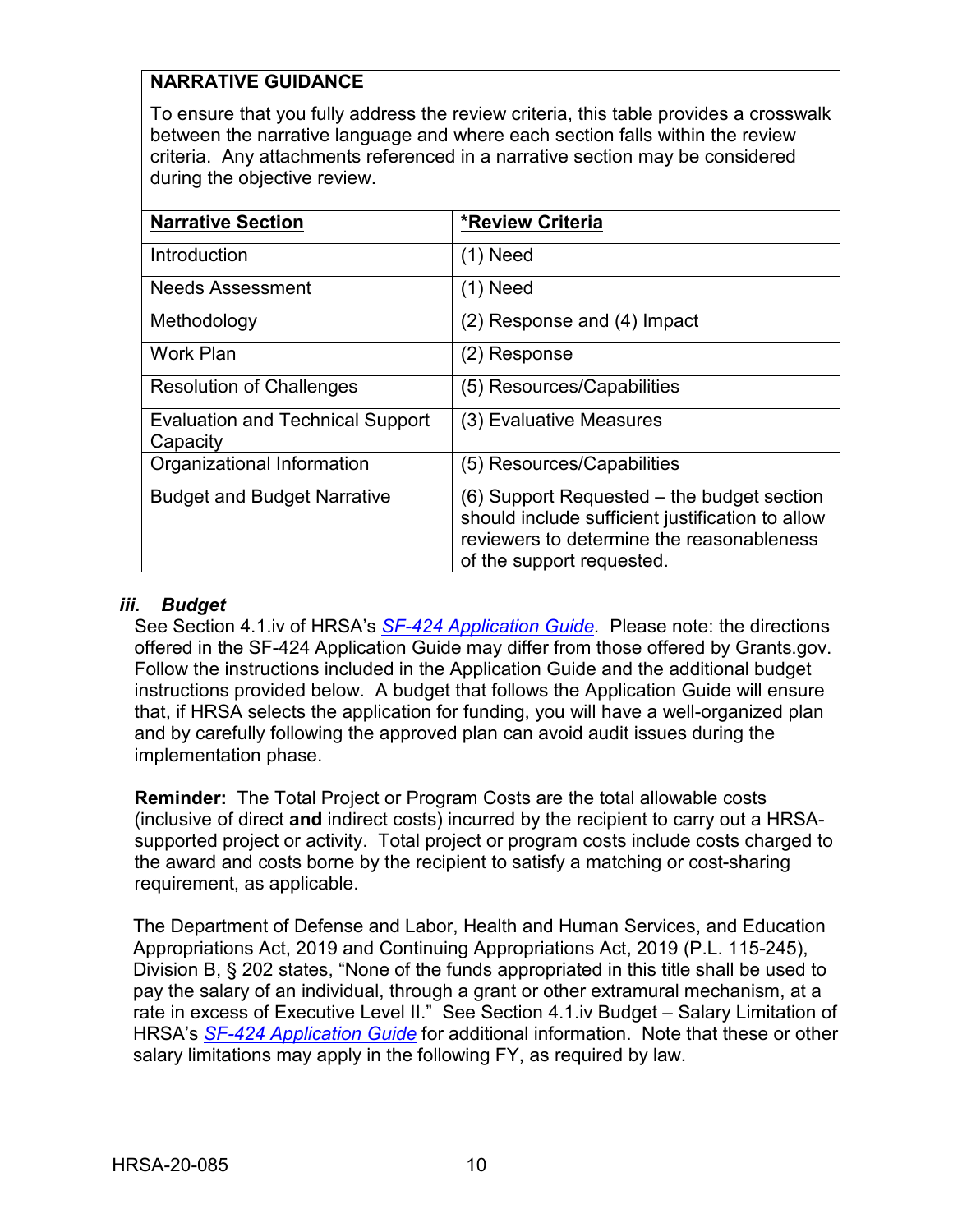#### *iv. Budget Narrative*

See Section 4.1.v. of HRSA's *SF-424 [Application Guide.](http://www.hrsa.gov/grants/apply/applicationguide/sf424guide.pdf)*

#### <span id="page-14-0"></span>*v. Attachments*

Provide the following items in the order specified below to complete the content of the application. **Unless otherwise noted, attachments count toward the application page limit.** Indirect cost rate agreements and proof of non-profit status (if applicable) will not count toward the page limit. You must clearly label **each attachment**.

#### *Attachment 1: Work Plan*

Attach the work plan for the project that includes all information detailed in [Section IV.2.ii. Project Narrative.](#page-8-1) The work plan should be in table format. If you will make sub-awards or expend funds on contracts, describe how your organization will ensure proper documentation of funds.

#### *Attachment 2: Staffing Plan and Job Descriptions for Key Personnel (see Section 4.1. of HRSA's SF-424 [Application Guide\)](http://www.hrsa.gov/grants/apply/applicationguide/sf424guide.pdf)*

Keep each job description to one page in length as much as is possible. Include the role, responsibilities, and qualifications of proposed project staff. Also, please include a description of your organization's timekeeping process to ensure that you will comply with the federal standards related to documenting personnel costs.

#### *Attachment 3: Biographical Sketches of Key Personnel*

Include biographical sketches for persons occupying the key positions described in Attachment 2, not to exceed two pages in length per person. In the event that a biographical sketch is included for an identified individual not yet hired, include a letter of commitment from that person with the biographical sketch.

#### *Attachment 4: Letters of Agreement, Memoranda of Understanding, and/or Description(s) of Proposed/Existing Contracts (project-specific)*

Provide any documents that describe working relationships between your organization and other entities and programs cited in the proposal. Documents that confirm actual or pending contractual or other agreements should clearly describe the roles of the contractors and any deliverable. Make sure any letters of agreement are signed and dated.

### *Attachment 5: Project Organizational Chart*

Provide a one-page figure that depicts the organizational structure of the project.

#### *Attachment 6: Tables, Charts, etc.*

To give further details about the proposal (e.g., Gantt or PERT charts, flow charts).

## *Attachment 7: For Multi-Year Budgets--*5th *Year Budget*

After using columns (1) through (4) of the SF-424A Section B for a 5-year period of performance, you will need to submit the budget for the 5<sup>th</sup> year as an attachment. Use the SF-424A Section B, which does **not** count in the page limit: however, any related budget narrative does count. See Section 4.1.iv of HRSA's *SF-424 [Application Guide.](http://www.hrsa.gov/grants/apply/applicationguide/sf424guide.pdf)*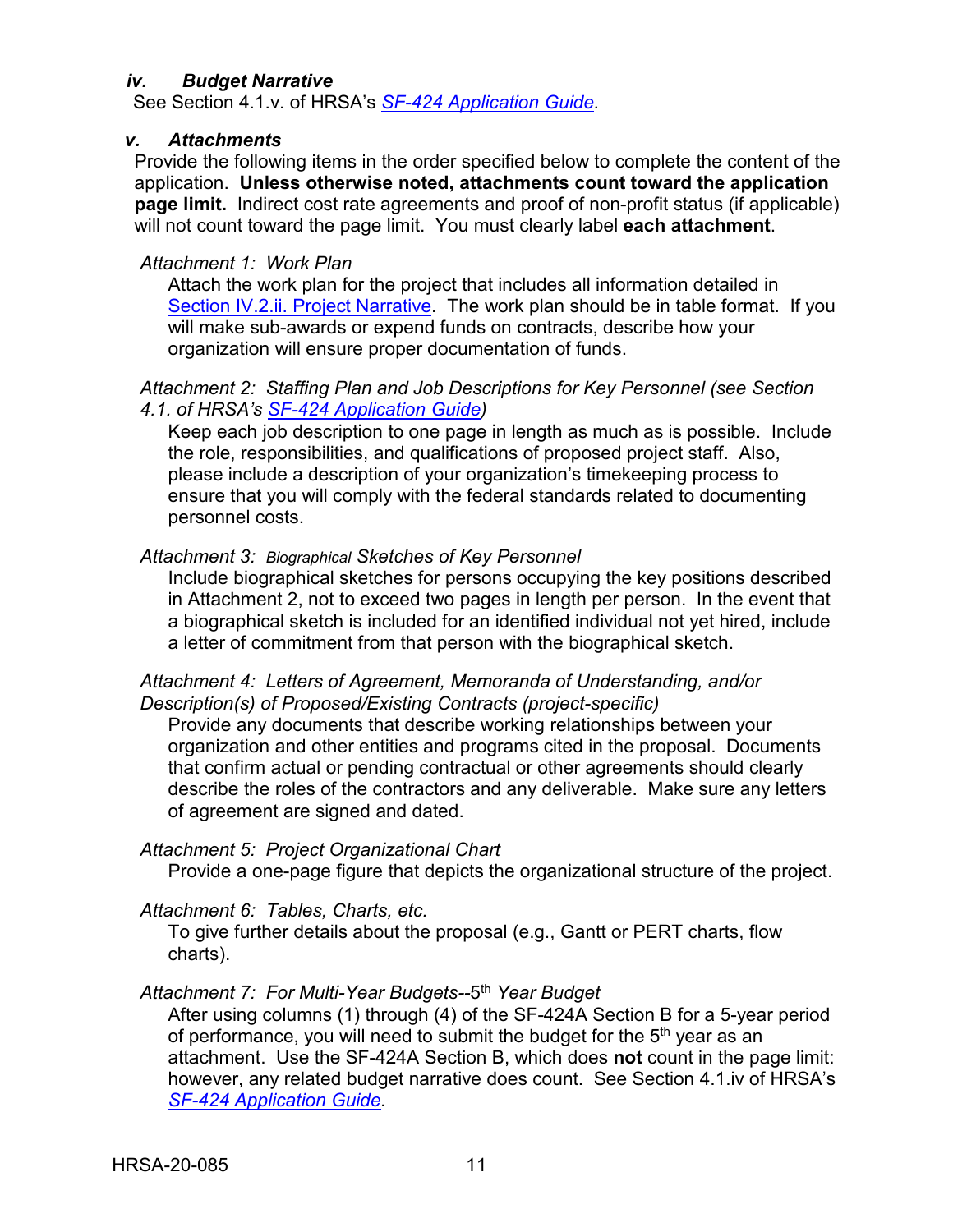#### *Attachments 8 – 15: Other Relevant Documents*

Include here any other documents that are relevant to the application, including letters of support. Letters of support must be dated and specifically indicate a commitment to the project/program (in-kind services, dollars, staff, space, equipment, etc.).

### <span id="page-15-0"></span>**3. Dun and Bradstreet Data Universal Numbering System (DUNS) Number and System for Award Management**

You must obtain a valid DUNS number, also known as the Unique Entity Identifier, for your organization/agency and provide that number in the application. You must also register with the System for Award Management (SAM) and continue to maintain active SAM registration with current information at all times during which you have an active federal award or an application or plan under consideration by an agency (unless the applicant is an individual or federal agency that is exempted from those requirements under 2 CFR § 25.110(b) or (c), or has an exception approved by the agency under 2 CFR § 25.110(d))**.**

HRSA may not make an award to an applicant until the applicant has complied with all applicable DUNS and SAM requirements and, if an applicant has not fully complied with the requirements by the time HRSA is ready to make an award, HRSA may determine that the applicant is not qualified to receive an award and use that determination as the basis for making an award to another applicant.

If you have already completed Grants.gov registration for HRSA or another federal agency, confirm that the registration is still active and that the Authorized Organization Representative (AOR) has been approved.

The Grants.gov registration process requires information in three separate systems:

- Dun and Bradstreet [\(http://www.dnb.com/duns-number.html\)](http://www.dnb.com/duns-number.html)
- System for Award Management (SAM) [\(https://www.sam.gov\)](https://www.sam.gov/)
- Grants.gov [\(http://www.grants.gov/\)](http://www.grants.gov/)

For further details, see Section 3.1 of HRSA's *SF-424 [Application Guide.](http://www.hrsa.gov/grants/apply/applicationguide/sf424guide.pdf)*

**[SAM.GOV](http://sam.gov/) ALERT:** For your SAM.gov registration, you must submit a [notarized letter](https://www.fsd.gov/fsd-gov/answer.do?sysparm_kbid=d2e67885db0d5f00b3257d321f96194b&sysparm_search=kb0013183) appointing the authorized Entity Administrator. The review process changed for the Federal Assistance community on June 11, 2018.

**If you fail to allow ample time to complete registration with SAM or Grants.gov, you will not be eligible for a deadline extension or waiver of the electronic submission requirement.**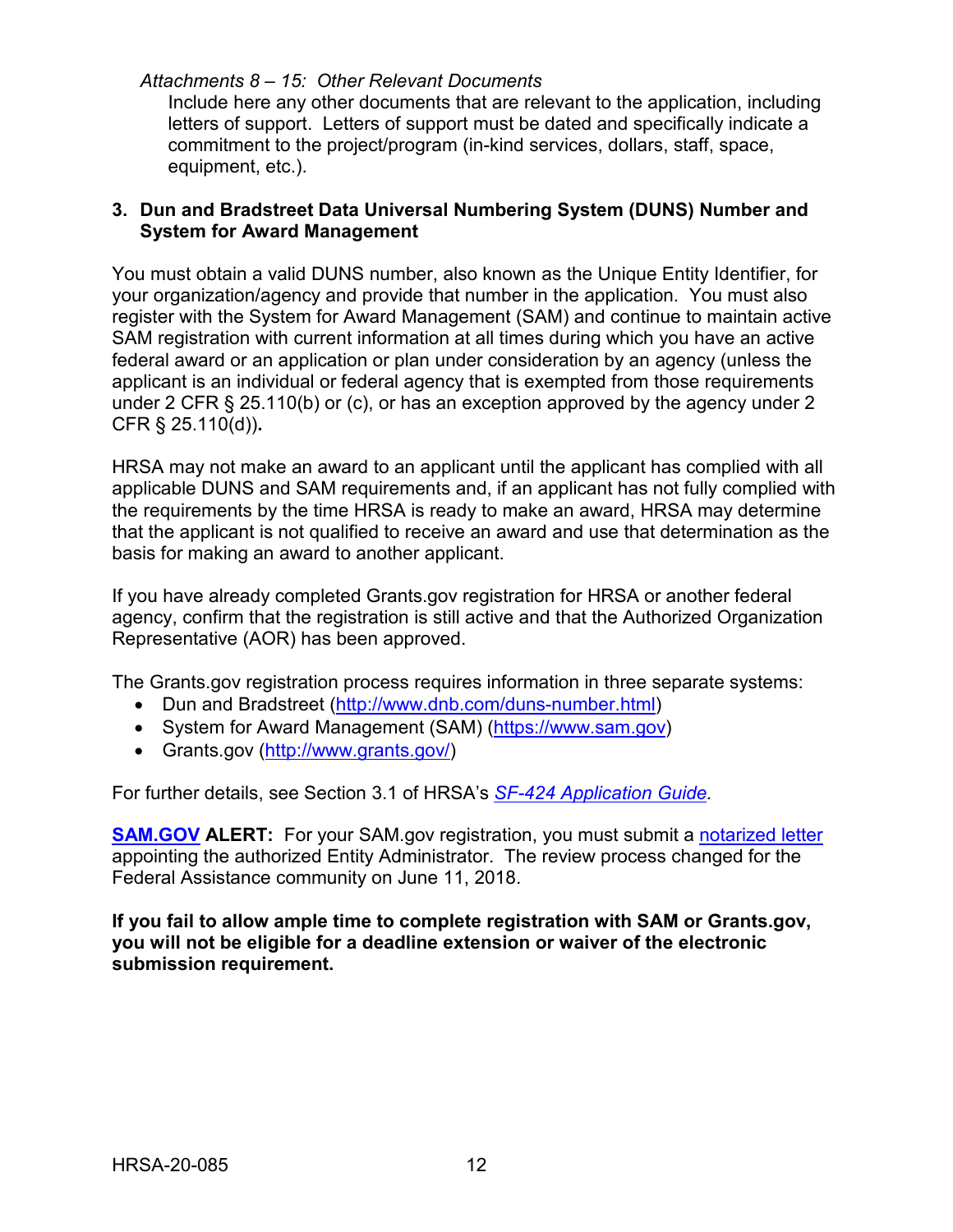### <span id="page-16-0"></span>**4. Submission Dates and Times**

### **Application Due Date**

The due date for applications under this NOFO is *December 20, 2019 at 11:59 p.m. ET*. HRSA suggests submitting applications to Grants.gov at least **3 calendar days before the deadline** to allow for any unforeseen circumstances. See Section 8.2.5 – Summary of emails from Grants.gov of HRSA's *[SF-424 Application Guide](http://www.hrsa.gov/grants/apply/applicationguide/sf424guide.pdf)* for additional information.

#### <span id="page-16-1"></span>**5. Intergovernmental Review**

The State Offices of Rural Health Coordinator and Development Program is a program subject to the provisions of Executive Order 12372, as implemented by 45 CFR part 100.

See Section 4.1 ii of HRSA's *SF-424 [Application Guide](http://www.hrsa.gov/grants/apply/applicationguide/sf424guide.pdf)* for additional information.

## <span id="page-16-2"></span>**6. Funding Restrictions**

You may request funding for a period of performance of up to 5 years, at no more than \$750,000 per year (inclusive of direct **and** indirect costs). The FY 2020 President's Budget does not request funding for this program. This program notice is subject to the appropriation of funds, and is a contingency action taken to ensure that, should funds become available for this purpose, HRSA can process applications and award funds in a timely manner. Awards to support projects beyond the first budget year will be contingent upon Congressional appropriation, satisfactory progress in meeting the project's objectives, and a determination that continued funding would be in the best interest of the Federal Government.

The General Provisions in Division B of the Department of Defense and Labor, Health and Human Services, and Education Appropriations Act, 2019 and Continuing Appropriations Act, 2019 (P.L. 115-245) are in effect at the time this NOFO is posted. Please see Section 4.1 of HRSA's *SF-424 [Application Guide](http://www.hrsa.gov/grants/apply/applicationguide/sf424guide.pdf)* for additional information. Awards will be made subsequent to enactment of the FY 2020 appropriation. The NOA will reference the FY 2020 appropriation act and any restrictions that may apply. Note that these or other restrictions may be updated, as required by law, upon enactment of a FY 2020 appropriations act.

You cannot use funds under this notice for the following purposes:

- 1) Purchasing or improving real estate
- 2) Foreign travel

You are required to have the necessary policies, procedures, and financial controls in place to ensure that your organization complies with all legal requirements and restrictions applicable to the receipt of federal funding including statutory restrictions on use of funds for lobbying, executive salaries, gun control, abortion, etc. Like those for all other applicable grants requirements, the effectiveness of these policies, procedures, and controls is subject to audit.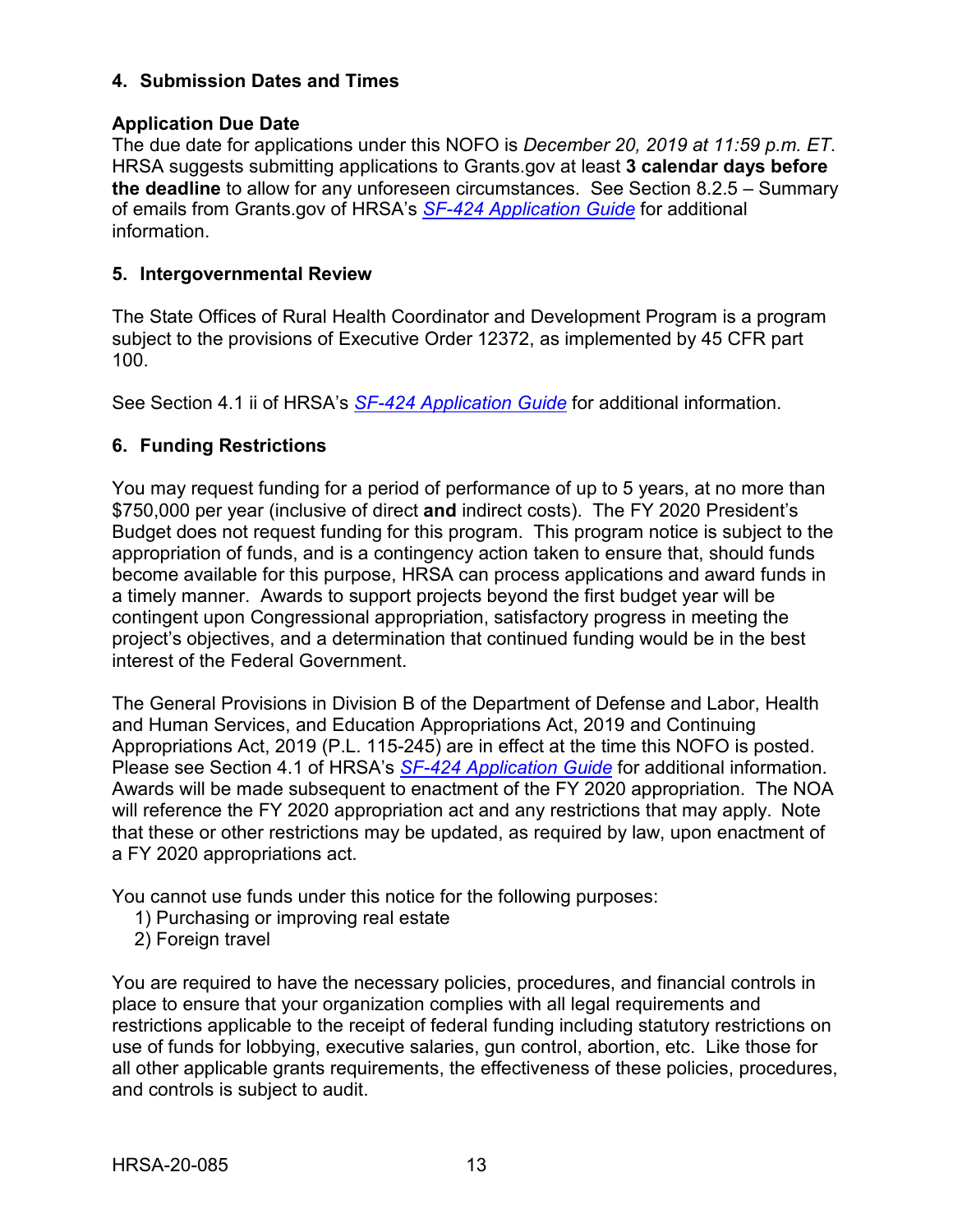All program income generated as a result of awarded funds must be used for approved project-related activities. The program income alternative applied to the award(s) under the program will be the addition/additive alternative. You can find post-award requirements for program income at [45 CFR § 75.307.](https://www.ecfr.gov/cgi-bin/retrieveECFR?gp=1&SID=4d52364ec83fab994c665943dadf9cf7&ty=HTML&h=L&r=PART&n=pt45.1.75)

## <span id="page-17-0"></span>**V. Application Review Information**

## <span id="page-17-1"></span>**1. Review Criteria**

HRSA has procedures for assessing the technical merit of applications to provide for an objective review and to assist you in understanding the standards against which your application will be reviewed. HRSA has critical indicators for each review criterion to assist you in presenting pertinent information related to that criterion and to provide the reviewer with a standard for evaluation.

These criteria are the basis upon which the reviewers will evaluate and score the merit of the application. The entire proposal will be considered during objective review.

Review criteria are used to review and rank applications. The State Offices of Rural Health Coordination and Development Program has six review criteria. See the review criteria outlined below with specific detail and scoring points.

#### *Criterion 1: NEED (10 points) – Corresponds to Section IV's Introduction and Needs Assessment*

The reviewers will consider:

- The extent to which the application demonstrates comprehensive knowledge and understanding of the issues and barriers facing all 50 SORH and rural stakeholders at the national, regional, state and local levels.
- The extent to which the application describes a clear understanding of the purpose of this program as well as an understanding of distinct unmet needs associated with SORH and rural stakeholders nationwide.
- The extent to which the application proposes activities that responds to the program goals identified in the "Purpose".

#### *Criterion 2: RESPONSE (30 points) – Corresponds to Section IV's Methodology and Work Plan*

## *Methodology (15 points)*

The reviewers will consider the extent to which the application:

- Provides clear proposed goals and objectives that have a distinct relationship to the identified program goals including:
	- o Providing leadership development at national, regional, state, and local levels to increase the impact of SORH;
	- o Facilitating partnerships and collaboration at the national, regional, state and local levels to improve the exchange of information and best practices that support rural health;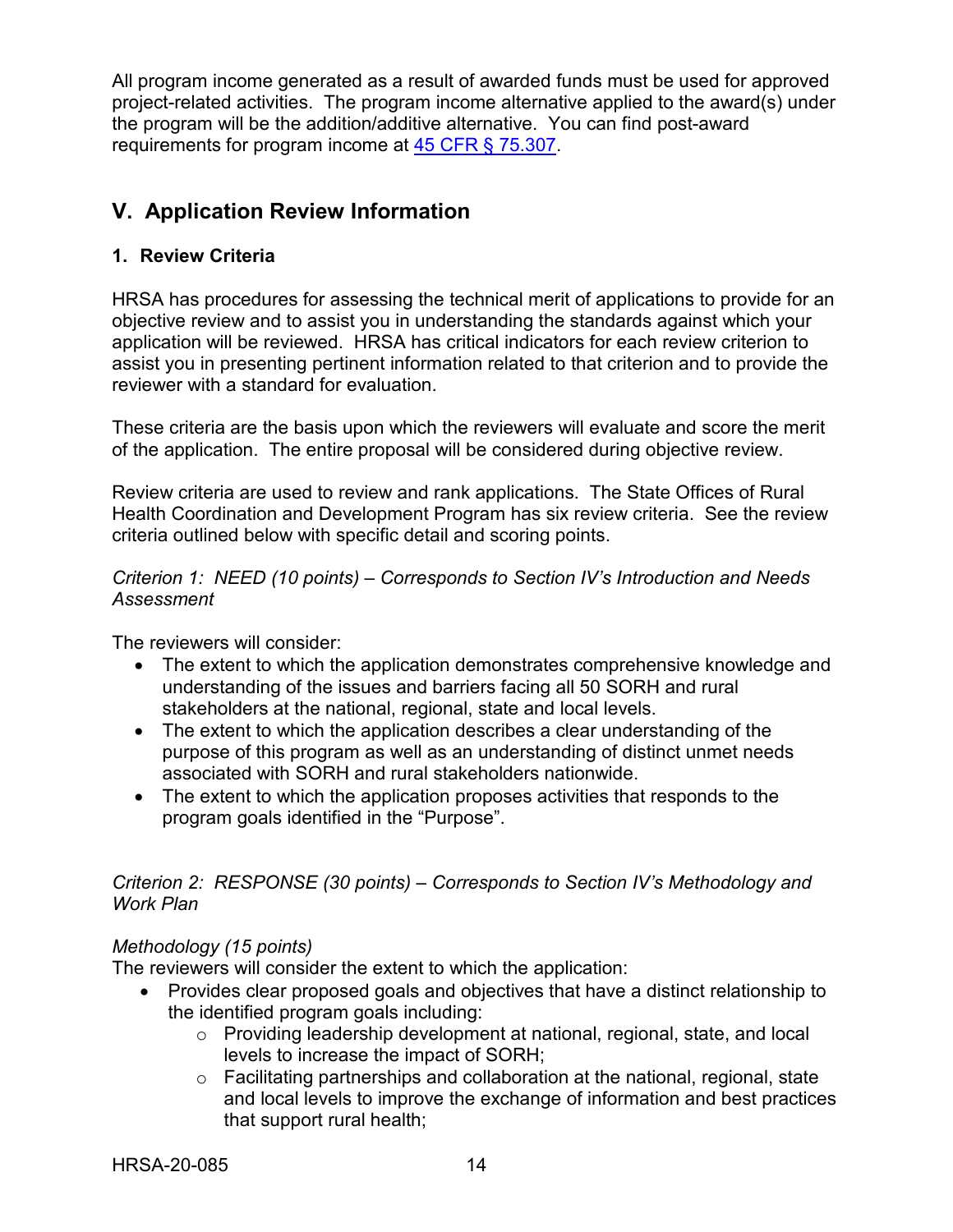- o Assisting in the coordination of rural health care through education on policy and emerging health issues; and
- o Providing capacity development for SORH core functions to improve SORH efficiency.
- Describes activities that are capable of addressing the problem and attaining the project objectives.
- Discusses the engagement of SORH and rural stakeholders nationwide in the planning, operation, and evaluation of activities.
- Incorporates the cooperative agreement recipient responsibilities into the proposed activities.
- Discusses a plan to disseminate reports, products, and/or project outputs so key target audiences receive the project information.
- Provides a description of any innovative methods that will be use to address the stated needs.
- Discusses how the education materials created through this cooperative agreement will help SORH and rural communities build sustainability in coordination and improvement of rural health services.

## *Work Plan (15 points)*

The reviewers will consider the extent to which the application:

- Provides a detailed work plan that is logical and has objectives and goals that fulfill the purpose of this cooperative agreement and address identified needs;
- Clearly identifies responsible staff for each activity;
- Clearly identifies activities requiring collaboration with relevant partners;
- Provides a complete work plan matrix (*in table format*) that represents the period of performance that includes goal(s), objective(s), and activities as they correlate with budget, personnel responsible, and timelines; and
- Outlines a five (5) year period of performance explaining activities to begin August 1, 2020 and going no longer than July 31, 2025.

## *Criterion 3: EVALUATIVE MEASURES (10 points) – Corresponds to Section IV's Evaluation and Technical Support Capacity*

The reviewers will consider the extent to which the application:

- Provides an effective method to monitor and evaluate the project's products, impact and outcomes;
- Clearly describes an evaluation plan that will contribute to continuous quality improvement;
- Clearly describes how the evaluative measures will be able to assess to what extent the program goals and objectives have been met; and
- Clearly describes how quantitative and qualitative data will be used to capture program performance and impact, and includes information specific to the recommended measures or discusses other relevant alternatives.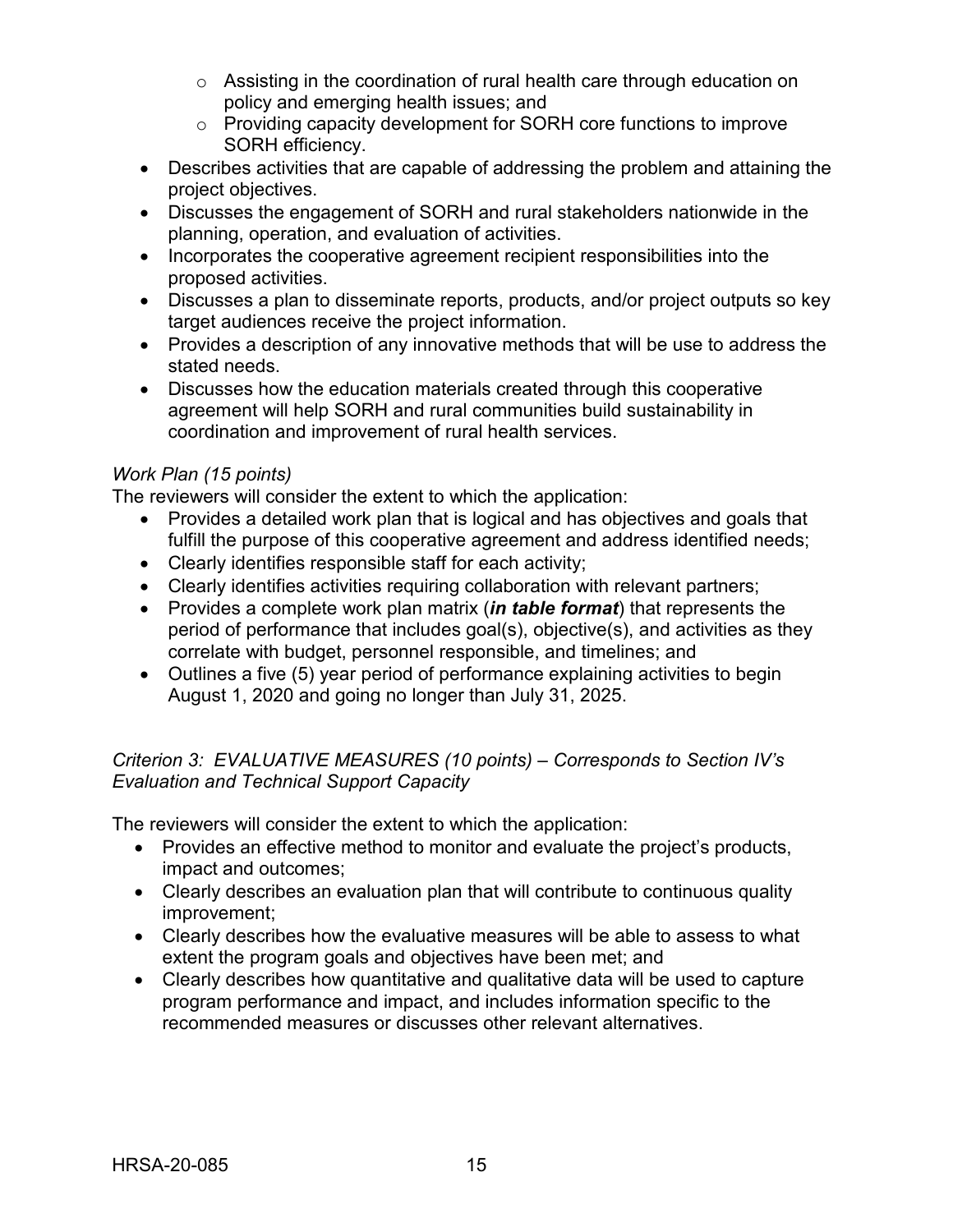The reviewers will consider:

- The extent to which the proposed methods and activities address the needs of all 50 SORH and will positively impact all 50 SORH and rural stakeholders nationwide; and
- The extent to which the project addresses how the applicant will work collaboratively with all 50 SORH and rural stakeholders nationwide to carry out project activities.

*Criterion 5: RESOURCES/CAPABILITIES (35 points) – Corresponds to Section IV's Resolution of Challenges and Organizational Information*

Organizational Capacity (15 points):

The reviewers will consider:

- The extent to which the applicant clearly describes the mission and structure of the organization, the scope of current activities and an organizational chart;
- The extent to which the application clearly describes the capability of the organization to follow the proposed work plan, and properly account for the federal funds;
- The extent to which project personnel are qualified and have extensive experience to carry out all aspects of the project;
- The extent to which the application clearly describes the organization's capability to collaborate and existing relationships with appropriate partners (listed under *Organizational Information* on page 9 or **Attachment 4**) to carry out all the program requirements; and
- The extent to which the application clearly provides evidence of knowledge of SORH, rural health, and other relevant programs in order to link stakeholders to appropriate resources and programs.

Organizational Expertise (15 points):

The reviewers will consider:

- The extent to which the application provides specific examples of related experience that highlights the applicant organization's proven ability work with all 50 SORH and rural stakeholders nationwide; and
- The extent to which the applicant provides specific evidence of organizational experience and success assisting with capacity building of all 50 SORH and rural stakeholders nationwide.

Resolution of Challenges (5 points) The reviewers will consider:

- The extent to which the application clearly identifies and describes potential challenges and barriers that may be encountered; and
- The extent to which the application clearly identifies approaches to resolving challenges in implementing program activities and attaining the project objectives.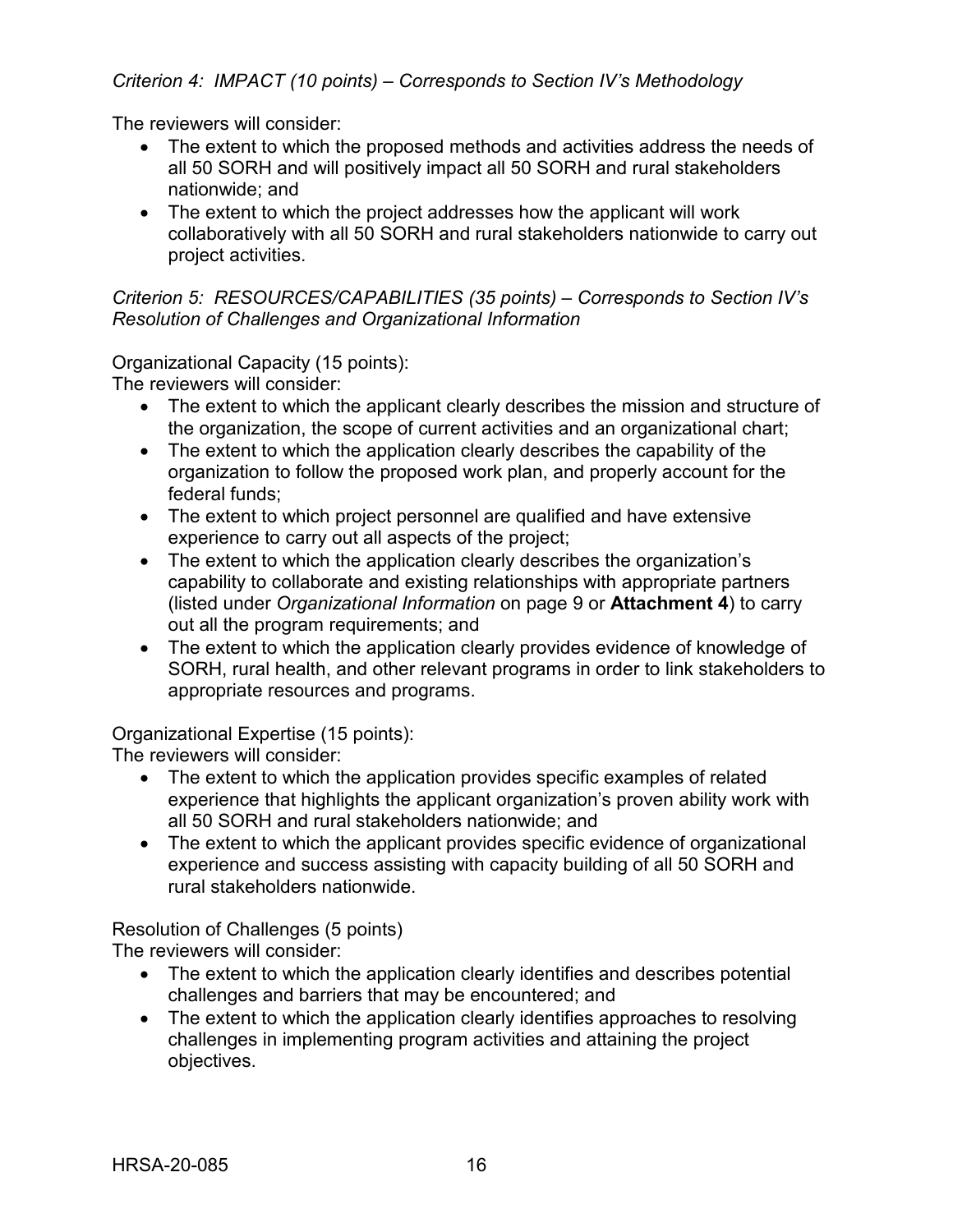*Criterion 6: SUPPORT REQUESTED (5 points) – Corresponds to Section IV's Budget and Budget Narrative* 

The reviewers will consider:

- The reasonableness of the proposed budget for each year of the period of performance in relation to the objectives, the complexity of the research activities, and the anticipated results;
- The extent to which costs, as outlined in the budget and required resources sections, are reasonable given the scope of work; and
- The extent to which key personnel have adequate time devoted to the project to achieve project objectives.

## <span id="page-20-0"></span>**2. Review and Selection Process**

The objective review process provides an objective evaluation to the individuals responsible for making award decisions. The highest ranked applications receive consideration for award within available funding ranges. HRSA may also consider assessment of risk and the other pre-award activities described in Section 3 below. See Section 5.3 of HRSA's *SF-424 [Application Guide](http://www.hrsa.gov/grants/apply/applicationguide/sf424guide.pdf)* for more details.

#### <span id="page-20-1"></span>**3. Assessment of Risk**

HRSA may elect not to fund applicants with management or financial instability that directly relates to the organization's ability to implement statutory, regulatory or other requirements [\(45 CFR § 75.205\)](https://www.ecfr.gov/cgi-bin/retrieveECFR?gp=1&SID=4d52364ec83fab994c665943dadf9cf7&ty=HTML&h=L&r=PART&n=pt45.1.75).

HRSA reviews applications receiving a favorable objective review for other considerations that include past performance, as applicable, cost analysis of the project/program budget, assessment of your management systems, ensuring continued applicant eligibility, and compliance with any public policy requirements, including those requiring just-in-time submissions. HRSA may ask you to submit additional programmatic or administrative information (such as an updated budget or "other support" information) or to undertake certain activities (such as negotiation of an indirect cost rate) in anticipation of an award. However, even at this point in the process, such requests do not guarantee that HRSA will make an award. Following review of all applicable information, HRSA's approving and business management officials will determine whether HRSA can make an award, if special conditions are required, and what level of funding is appropriate.

Award decisions are discretionary and are not subject to appeal to any HRSA or HHS official or board.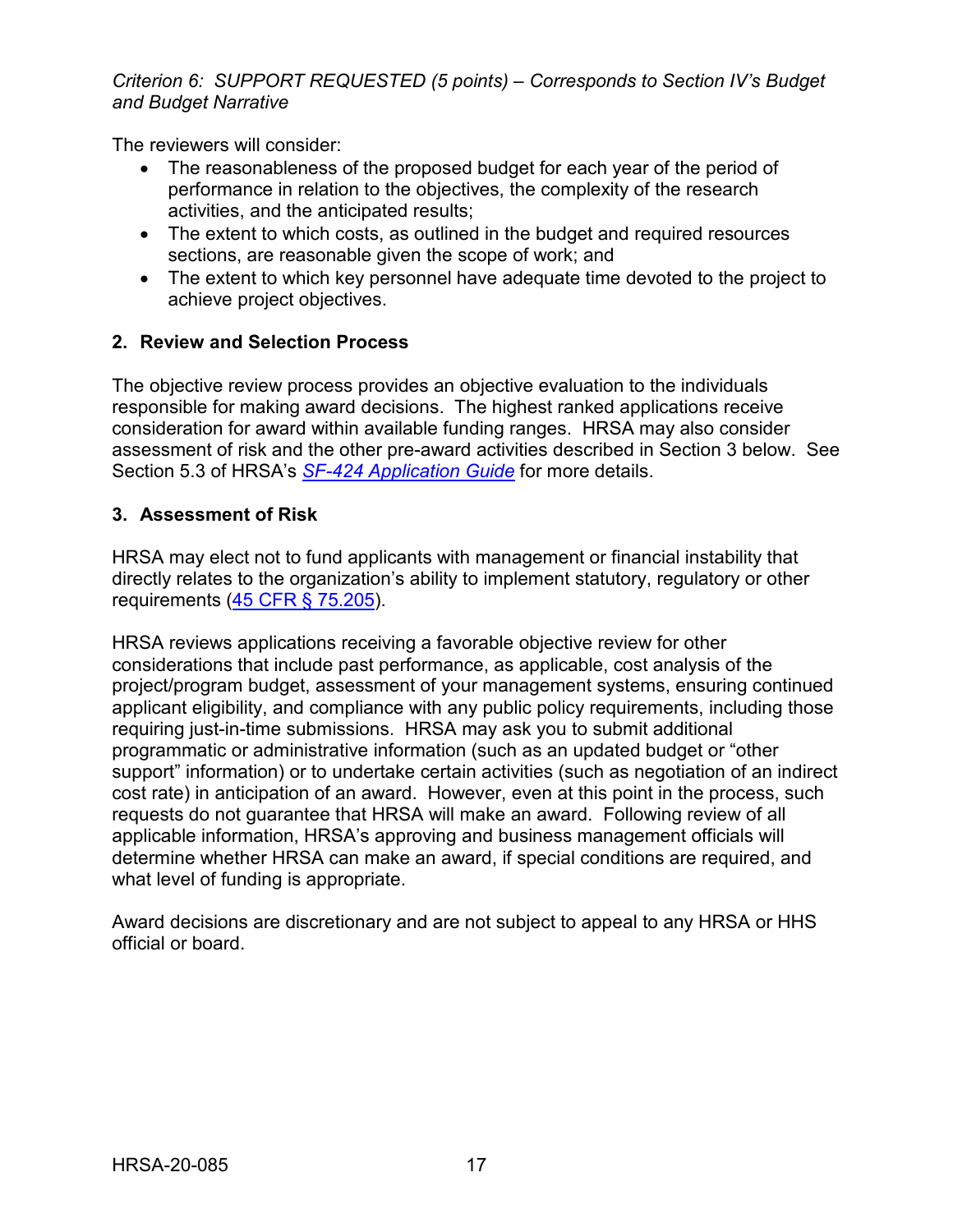Effective January 1, 2016, HRSA is required to review and consider any information about your organization that is in the [Federal Awardee Performance and Integrity](https://www.fapiis.gov/)  [Information System \(FAPIIS\).](https://www.fapiis.gov/) You may review and comment on any information about your organization that a federal awarding agency previously entered. HRSA will consider any of your comments, in addition to other information in [FAPIIS](https://www.fapiis.gov/) in making a judgment about your organization's integrity, business ethics, and record of performance under federal awards when completing the review of risk posed as described in [45 CFR § 75.205 HHS Awarding Agency Review of Risk Posed by](https://www.ecfr.gov/cgi-bin/retrieveECFR?gp=1&SID=4d52364ec83fab994c665943dadf9cf7&ty=HTML&h=L&r=PART&n=pt45.1.75)  [Applicants.](https://www.ecfr.gov/cgi-bin/retrieveECFR?gp=1&SID=4d52364ec83fab994c665943dadf9cf7&ty=HTML&h=L&r=PART&n=pt45.1.75)

HRSA will report to FAPIIS a determination that an applicant is not qualified [\(45 CFR §](https://www.ecfr.gov/cgi-bin/retrieveECFR?gp=1&SID=4d52364ec83fab994c665943dadf9cf7&ty=HTML&h=L&r=PART&n=pt45.1.75)  [75.212\)](https://www.ecfr.gov/cgi-bin/retrieveECFR?gp=1&SID=4d52364ec83fab994c665943dadf9cf7&ty=HTML&h=L&r=PART&n=pt45.1.75).

## <span id="page-21-0"></span>**VI. Award Administration Information**

#### <span id="page-21-1"></span>**1. Award Notices**

HRSA will issue the Notice of Award (NOA) prior to the start date of August 1, 2020. See Section 5.4 of HRSA's *SF-424 [Application Guide](http://www.hrsa.gov/grants/apply/applicationguide/sf424guide.pdf)* for additional information.

## <span id="page-21-2"></span>**2. Administrative and National Policy Requirements**

See Section 2.1 of HRSA's *SF-424 [Application Guide](http://www.hrsa.gov/grants/apply/applicationguide/sf424guide.pdf)*.

#### **Requirements of Subawards**

The terms and conditions in the NOA apply directly to the recipient of HRSA funds. The recipient is accountable for the performance of the project, program, or activity; the appropriate expenditure of funds under the award by all parties; and all other obligations of the recipient, as cited in the NOA. In general, the requirements that apply to the recipient, including public policy requirements, also apply to subrecipients under awards. See [45 CFR § 75.101 Applicability](https://www.ecfr.gov/cgi-bin/retrieveECFR?gp=1&SID=4d52364ec83fab994c665943dadf9cf7&ty=HTML&h=L&r=PART&n=pt45.1.75) for more details.

## **Data Rights**

All publications developed or purchased with funds awarded under this notice must be consistent with the requirements of the program. Pursuant to 45 CFR § 75.322(b), the recipient owns the copyright for materials that it develops under an award issued pursuant to this notice, and HHS reserves a royalty-free, nonexclusive, and irrevocable right to reproduce, publish, or otherwise use those materials for federal purposes, and to authorize others to do so. In addition, pursuant to 45 CFR § 75.322(d), the Federal Government has the right to obtain, reproduce, publish, or otherwise use data produced under this award and has the right to authorize others to receive, reproduce, publish, or otherwise use such data for federal purposes, e.g., to make it available in government-sponsored databases for use by others. If applicable, the specific scope of HRSA rights with respect to a particular federally supported effort will be addressed in the NOA. Data and copyright-protected works developed by a subrecipient also are subject to the Federal Government's data rights.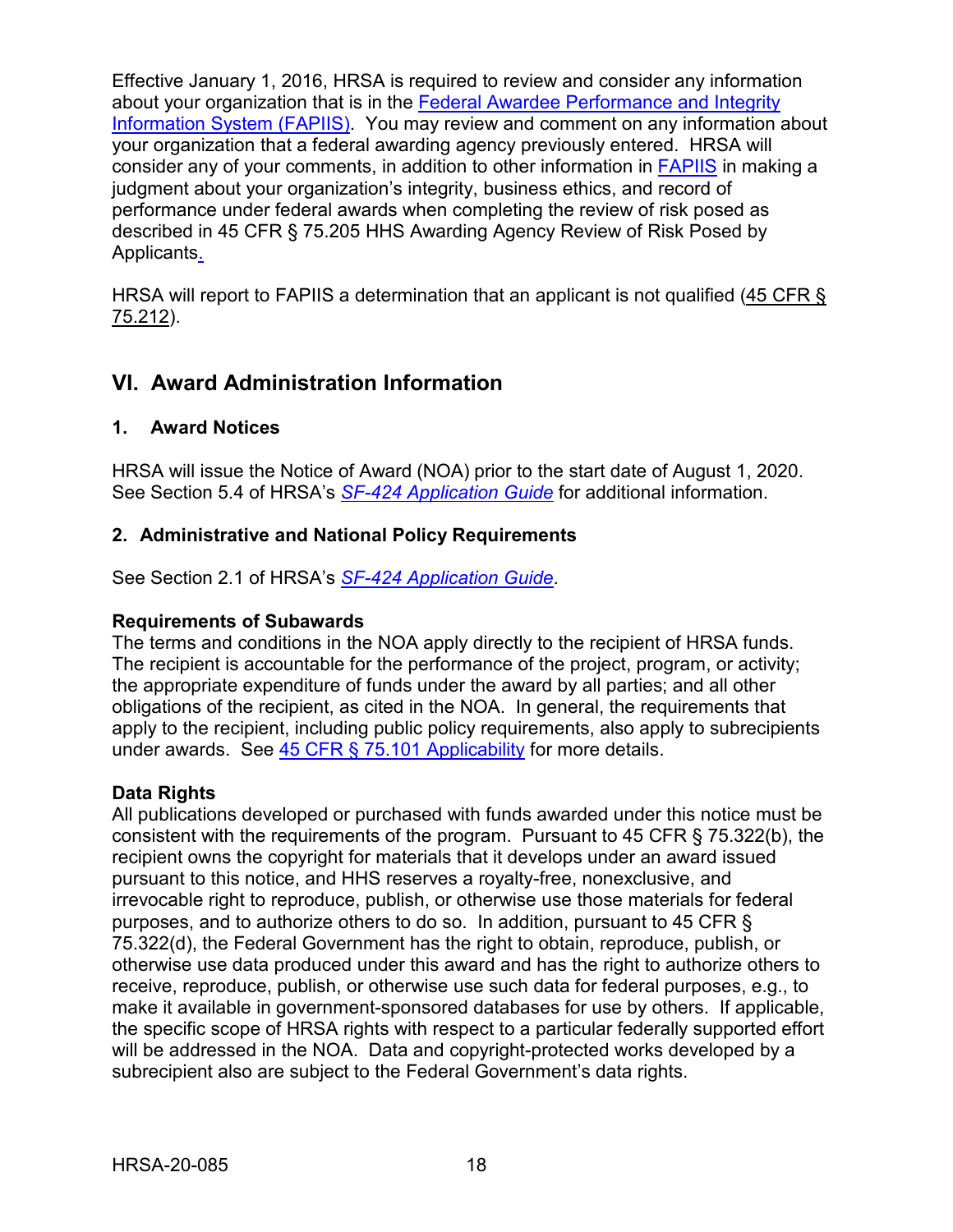## <span id="page-22-0"></span>**3. Reporting**

Award recipients must comply with Section 6 of HRSA's *SF-424 [Application Guide](http://www.hrsa.gov/grants/apply/applicationguide/sf424guide.pdf)* **and** the following reporting and review activities:

- 1) **Progress Report**(s). The recipient must submit a non-competing continuation (NCC) progress report to HRSA on an **annual** basis. Further information will be available in the NOA.
- 2) **Integrity and Performance Reporting.** The NOA will contain a provision for integrity and performance reporting in [FAPIIS,](https://www.fapiis.gov/) as required in [45 CFR](https://www.ecfr.gov/cgi-bin/retrieveECFR?gp=1&SID=4d52364ec83fab994c665943dadf9cf7&ty=HTML&h=L&r=PART&n=pt45.1.75)  [part 75 Appendix XII.](https://www.ecfr.gov/cgi-bin/retrieveECFR?gp=1&SID=4d52364ec83fab994c665943dadf9cf7&ty=HTML&h=L&r=PART&n=pt45.1.75)

## <span id="page-22-1"></span>**VII. Agency Contacts**

You may request additional information and/or technical assistance regarding business, administrative, or fiscal issues related to this NOFO by contacting:

Kimberly Dews Grants Management Specialist Division of Grants Management Operations, OFAM Health Resources and Services Administration 5600 Fishers Lane, Mailstop 10SWH03 Rockville, MD 20857 Telephone: (301) 443-0655 Email: [KDews@hrsa.gov](mailto:KDews@hrsa.gov)

You may request additional information regarding the overall program issues and/or technical assistance related to this NOFO by contacting:

Victoria Leach Public Health Analyst Attn: State Offices of Rural Health Coordination and Development Program Federal Office of Rural Health Policy Health Resources and Services Administration 5600 Fishers Lane, Room 17N166B Rockville, MD 20857 Telephone: (301) 945-3988 Email: [VLeach@hrsa.gov](mailto:VLeach@hrsa.gov)